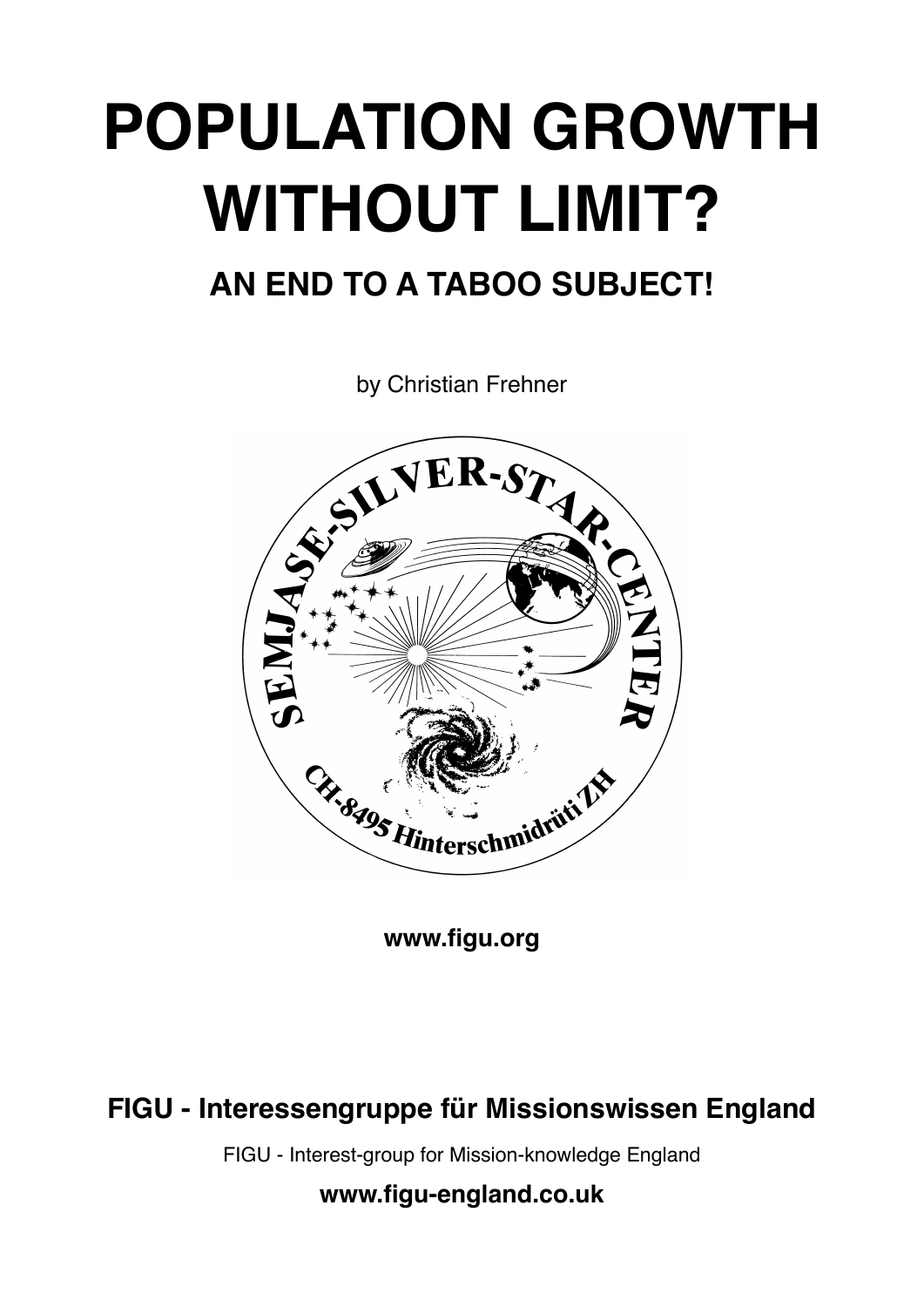### **Population-growth without limit? – An end to a taboo subject!**

By Christian Frehner, Switzerland

For more than 30 years the members of FIGU have endeavoured to bring awareness to mankind, and especially to the governments, that the rapid population increase on earth poses an immense danger and immediately must be stopped, and that a reduction must take place to a mass that is tolerable for the planet. (According to our calculations at that time, this tolerable mass was calculated to be 529 million people, because for this population number it can be guaranteed that all resources would be available in abundance, that nature's ability for regeneration is preserved and large areas remain where the animal and plant kingdoms could develop undisturbed.) We feel obligated to throw light on this, because we have realised that the fate of humanity is bound by whether or not this most pressing of all great problems of our time is solved.

Overpopulation is really the determining problem-factor, because when more people are living on the Earth, the greater all the other problems become, and the more the demand for energy resources like oil, natural gas and uranium, but also fresh water, living space and food, etc.

Just as the population and purchasing power are growing, likewise rubbish, exhaust fumes, waste from energy production and noise are growing, and formerly fertile land disappears beneath asphalt and concrete, or becomes too salty and dries up.

Speaking of energy resources: It is nevertheless without a doubt a significant difference, whether on Earth every day 7500 million lunches are prepared, instead of 500 million (with wood, gas or electricity), whether instead of 2 billion (= 2000 million) fuel consuming and exhaust producing vehicles, airplanes and heating systems, "only" 50 million of these are in use; or whether 2000 million or merely a few dozen million people are using water in arid regions. The situation is so easy to understand, that one has to ask oneself, why the issue is not prominently featured in the media every day, and one cannot avoid the impression that the overpopulation problem is being suppressed. The conclusion is obvious, and this neglect in considering the importance of this problem and the urgency of an appropriate solution actually amounts to a culpable negligence of duty to provide information.

Dealing with the topic of overpopulation can be compared to an ocean liner which heads at full speed into a group of ice bergs, meanwhile

the crew and the passengers argue that the prices of the tickets should decrease and that the

wages of the employees should increase;

- there is criticism that the engine has the wrong colour, or that not enough fuel was tanked and,

will run out before reaching the next gas station; after which reassurance is given that the problem will solve itself with a little trust in God, because it is certain that someone will find a new source of fuel on the way;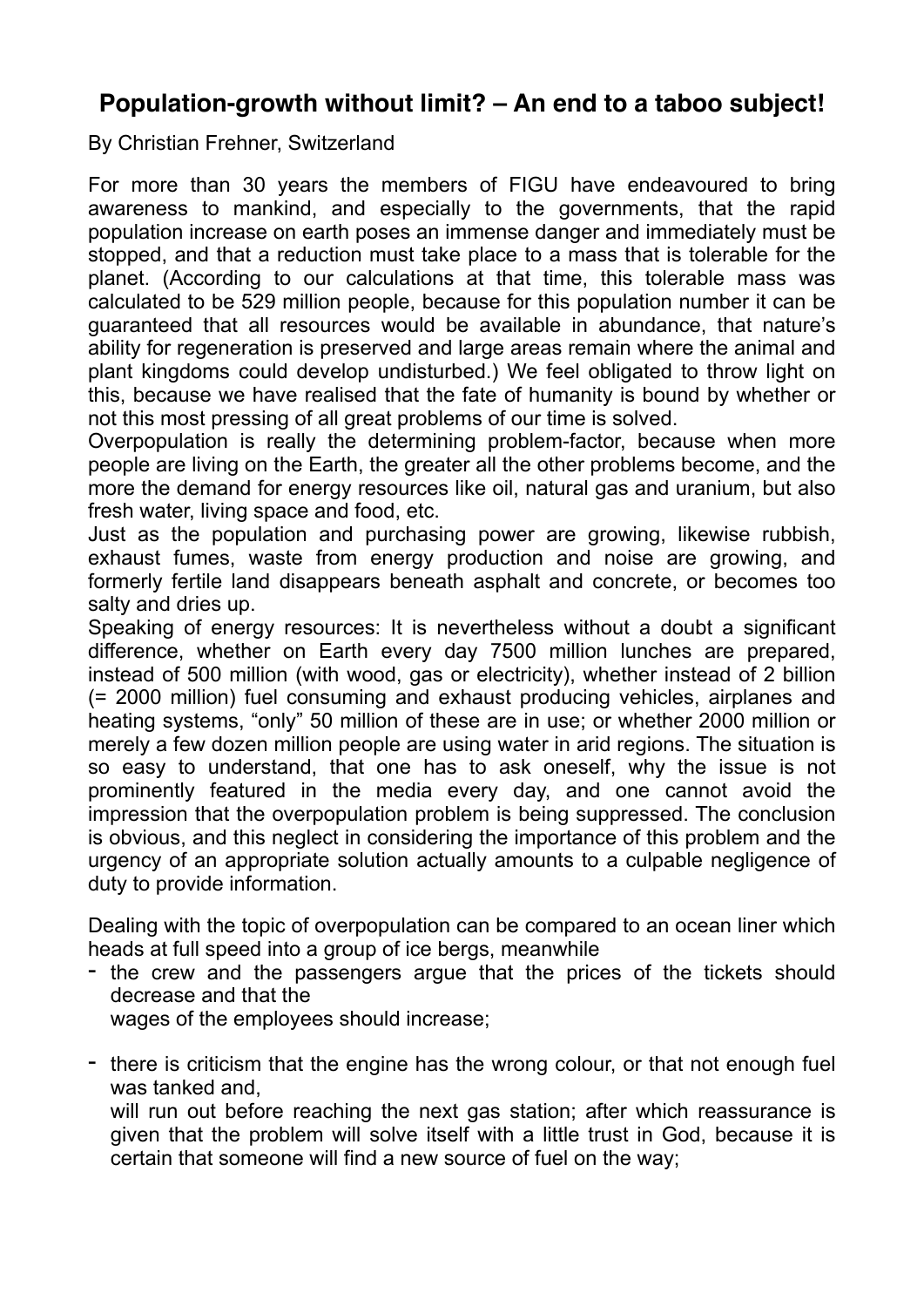- inside the wheel house it is discussed whether the crew must be made up of an equal number of representatives from different countries, whereas one faction absolutely insists on having the right of veto on every decision;
- journalists on board write articles on liaisons between passengers whilst some among them though are worried about the discovery of an unusual increase in the number of icebergs within their range of sight.

And meanwhile the ocean liner travels straight ahead with undiminished speed. This preposterous situation corresponds in this instance not only to the actual state of the countries and governments of our Earth, but also to that of the bulk of the mass media.

If one deals more specifically with this plight/calamity, inevitably the question arises, why these circles, organisations and political parties, which espouse the cause of protecting the environment and who vociferously plead for a sustainable use of natural resources – quite often in an theatrical manner – and who shout out loud for measures against climate change and its impact, why do they avoid talking openly about the basic evil of all problems of our time, just as the devil avoids the holy water?! On a large scale money is collected for the protection of dolphins and sharks from industrial fishing, for the protection of moorlands, lean pastures, rainforests and bird species, for the construction of water wells in Africa, but also for food-aid in regularly occurring droughts, as well as caring for stray dogs and cats, etc. etc. And if we examine more closely all the many brochures and appeals for donation that land in our letter-boxes, we find out that barely ever even a small clue can be found therein about the fact that most of these problems could become so urgent and force countermeasures, only because the human population number downright exploded on our planet during the last 300 years and continues to do so at an exorbitant rate. And if in the rare case the overpopulation issue is broached, the reference to practical and concrete measures against this tremendous menace for our civilisation is always missing!

Unfortunately, the human being has the tendency to close his "inner eyes" to the real misery of his fellow-men, which is quite often placed, manipulated and served bit by bit flashed in TV images, and he often prefers to bury his head in the sand, in the hope that all problems will be solved automatically. But in vain! While a headache may have vanished or anger may have abated after sleep, unfortunately, this does not happen in the same scope on a global scale. When an oil well has run dry, it is unrealistic to expect that it will be filled up again after one year, and that the obviously increasing number of disasters triggered by severe weather isn't getting smaller, only because the people living in potential floodplains wish or hope it would be this way. The refusal of many people, after recognising a deplorable state of affairs, to allow appropriate responsible action to follow, leads to the fact, that either they are rushing through life with blinkers on or they are immersed in the illusory world of the "living-room altar" (=television sets) where the people, through the well-known "bread and circuses" palliation method allow themselves to be lulled, and often either deteriorate into physical or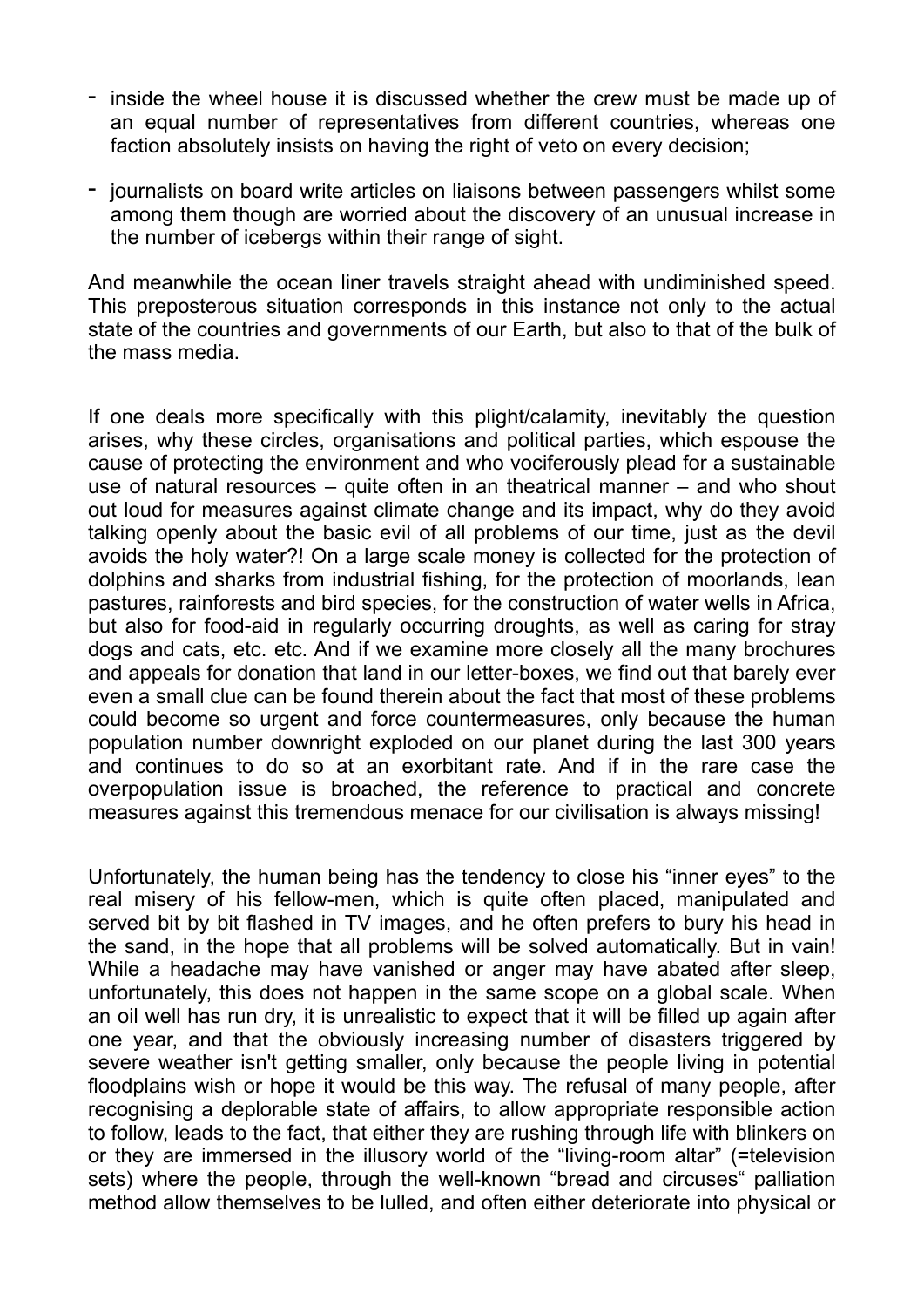consciousness dullness or into destructive aggressiveness. However, this is not only the case in industrial countries, but equally in large areas of the so-called "developing countries", where the world often is perceived through the "spectacles" of escapist TV-series; combined with appropriate frustration when the discrepancy between the "dream world" and real everyday life penetrates into the consciousness.

One of the primary reasons for the fact that the hot potato "Stop the population growth" is not grasped in all countries – perhaps with exception of China, or India  $\alpha$  few decades ago (however with unsatisfactory results) – is the fact that the effective and concrete measures are closely linked to a taboo topic, namely with sexuality and, associated with it, the  $-$  iustified  $-$  protection of human privacy. Every measure against overpopulation inevitably affects the use of the genitals, and hardly anyone is willing to allow any interference into one's own sexual activities, not to mention by the government! And so human reproduction is running along still at full speed in many countries. Nature and environment break down, whilst the majority of people in the corridors of power (in politics, economics and media), the so-called elites, are still pouring oil into the fire of irrationality with their prayer-wheel manner of shouting "growth, growth, growth". Nothing is against growth, if it is a question of quality of life, or about intrinsic values like love, peace, harmony and wisdom. And nothing is against growth in the sense that there are better crops because the plants are more robust against pests (and if additionally thereby the taste and the mineral content would also increase). Unfortunately and as a general rule, there is no demand for this kind of growth, but instead the constant increase of the stock markets (Note: Quarterly results, connected with the corresponding short term view), the increase of wealth as well as the increase of consumer markets, so that the consumers always buy more dubious and truly useless products, which again needlessly accelerates the consumption of precious resources even more. The Result: Ever cheaper products of ever worsening quality and with less durability. Profit maximisation, extra dividends and exorbitant payment of wages, which bear no relation to the efforts, lottery winnings, second and third homes, luxury, living the high life: pure materialistic growth, wherever we look, even in the so-called third world countries, where only a small social class parasitises and lives like the maggots in bacon at the expense of the poor population. The motto: benefits as high as possible, with the lowest possible input.

It's a shame that the governments of the countries, but also the political parties in general, as well as commerce cannot, or will not, acknowledge "the signs on the wall", i.e. the overpopulation problem and the interconnected threat to our future, and therefore they do not grapple with at the root of the problem. Additionally, the electorate (those who vote) are acting in a similarly disgraceful way when they elect these incompetent politicians to their offices. The few exceptions to the rule are really exceptions and almost have to be searched for with a magnifying glass. And the fact that most of the so-called environmental protection organisations, as well as the main religions and their sects, shy away from becoming active and recognising and clearly naming overpopulation as the main problem and multiplier/disseminator for the other big problems like famine, climate change, migration, wars, epidemics, criminality, etc., is extremely scandalous. However,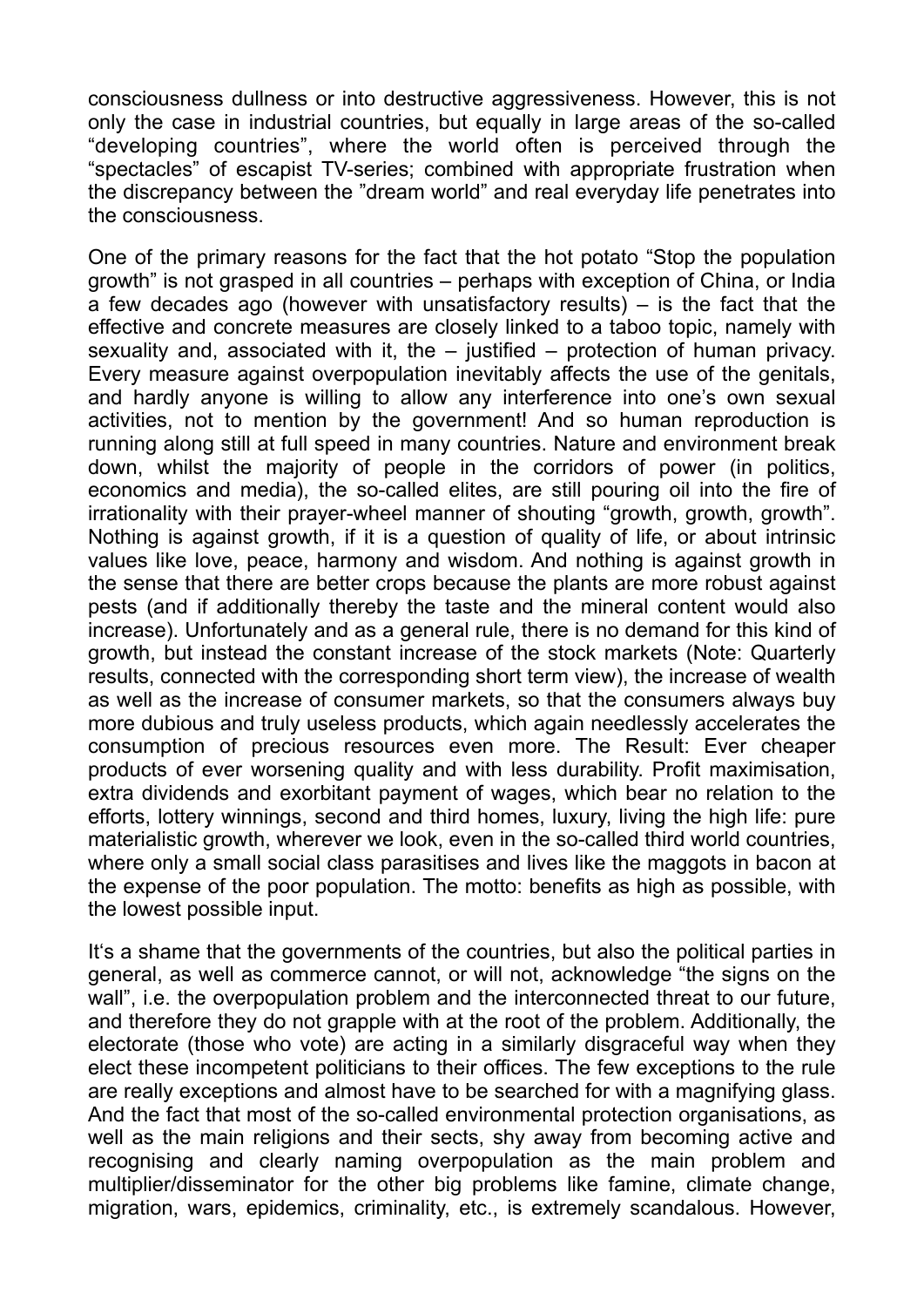we FIGU members are not afraid to deal with the taboo subject "population reduction" and to rub peoples' noses in it, and hit them around the ears, with concrete countermeasures for the whole of mankind, that have been under their noses for so long, until all governments wake up and begin to act in a concrete manner, and until the population number has decreased to a number that is digestible or compatible for our planet. And this compatible size for the planet Earth ranges somewhere between half a billion and one billion people, because the optimal total population figures are dependent on the climate, the available resources and the fertile land etc., and this has to be definitively determined in due time. We FIGU members and our friends have great perseverance and we are aware of the fact that this is a task that will challenge us over centuries.

Before starting to explain the concrete measures, I have to make a digression to something very important: The fight against overpopulation is only one of many important issues that are pursued by FIGU or its members, and presented to the public. One the one hand, the focus of our activities lies on the fulfilment of one's own self-responsibility in connection with performing and developing one's own intrinsic values and realizations (virtues, character, striving for the truth, etc.), and on the other hand on the dissemination of writings and information (the so-called "spiritual teaching"), that allows people to identify the true meaning of life, veiled and falsified by the religions, and to free oneself from beliefs. Although we have nothing in common with religions and sects, we respect the right of every person to become blessed by his own belief, at least when no fellow-human beings are harmed and when, e.g., no misdirected suicide bombers are trying to send those of different faiths into the hereafter, because they live in an idiotic delusional belief that virgins galore are waiting for them in heaven. (The belief in the existence of virgins in heaven, who soon won't be virgins any more, would require a lot of explaining, but is not the focus of this article. Such a belief belongs in the same category as the image of eternal harp-playing on the heavenly clouds, or that billions of deceased souls are sitting at God's feet.) We FIGU members demand of ourselves to avoid the fields of belief, illusion and delusion and to always search for the truth behind all things. Furthermore, we let people share in the valuable information that is transmitted to us from highly-developed human beings from other worlds (extraterrestrials) via their Swiss intermediary "Billy" Eduard A. Meier. This information is extraordinarily helpful for understanding our position in the universe, to avoid unnecessary errors and to eventually achieve freedom on Earth. And last but not least it is extremely important to point out the fact that the human being does not live once only, in order to then vanish into a heaven or a hell for all eternity. The realisation of the fact that all of us incarnate again and again in new bodies over millions of years, on the planet where we have died, is very important for the understanding of the justice of our proposed measures which are explained later in this text.

If it is recognised and accepted that  $-$  after our death  $-$  we human beings will incarnate with a new personality in a new body and will then find before us the world and those conditions that we have left to our children and children's children, then the urgency of these measures unexpectedly may look quite different! And the fact that the gender of people will not remain the same over different incarnations, but rather that a former man can be born as a woman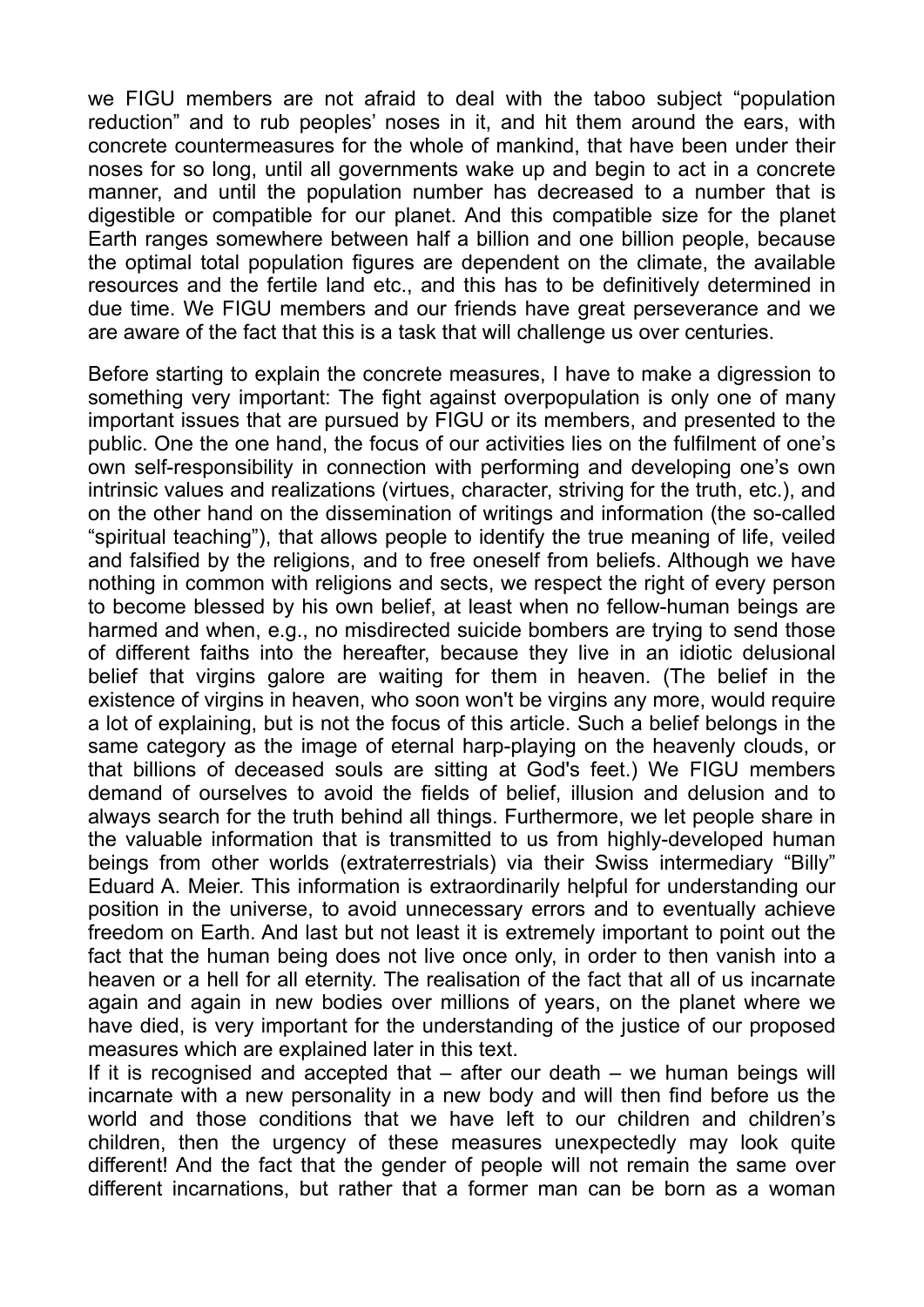sooner or later, and the other way around, may possibly allow one to be attuned thoughtfully to one or the other; this may be especially the case if it is a question of living together as man and woman, and the related expectations, attitudes of thought and abusive actions. Anyone who is interested in this matter may find much information (in German, and some in English and other languages) in our books and booklets, and on the Internet (www.figu.org).

At the beginning of the nineties of the 20th century, in booklet Nr. 1 on the subject of overpopulation, Billy Meier proposed radical, but nevertheless humane measures to get the raging overpopulation and its resulting effects under control as fast as possible. These measures, the application of which successfully and definitively solved the problems of overpopulation on other worlds tens of thousands of years ago, lead back to the old prophets Nokodemion and Henok. Billy Meier's radical and concrete proposals may offend many people and in many people may provoke a "thinking system breakdown", including an "inner outcry". This, however, can only be the case with people whose reason and sense of responsibility is insufficiently developed, or with those, who have no knowledge of the profound hidden values. To close this gap of knowledge, it is necessary that the system and the many connected measures are explained in detail.

Besides, it is to be considered that time is running away, and whilst reading up to this passage in this text, already thousands of children have been born. Consider: While at the end of 1975 exactly 3,889,992,910 people were living on our planet, this number has nearly doubled in the meantime (status at December 11, 2007 = 7,684,227,416 people). These numbers, provided by the extraterrestrial scientists from planet Erra, disclose that the estimations by the terrestrial "Population experts" amount to about 6.5 billion people, which is about one billion lower than reality. The result of this is that the overpopulation disaster is even much more substantial than is officially assumed. According to a study by the UN, which was published in spring 2005, a population of 9.1 Billion people is calculated for the year 2050. It is obvious that this time horizon must be shortened considerably.

While reading this expanded version of Billy's propositions, it is important to keep in mind that the measures are designed to be simultaneously introduced worldwide in all countries (with a possible exception of primitive people – if they still exist – who are self sustaining in remote and isolated areas). In addition to this world-wide implementation it is an absolutely necessary requirement that those in high positions in all countries – the politicians, scientists, aristocrats, billionaires and members of the clergy etc. – may not enjoy any exclusive rights, but rather are on equal terms with the other people without any exception! And of course it is completely self-evident that – besides the main measures demanded by Billy – there is yet a multitude of other actions necessary to resolve all the serious problems and evils of our time. But more on this later in this article.

#### **Explaining the system**

The ultimate aim of all these measures is to effectively slow down the population growth to a standstill, to be followed by a decrease. To close one's eyes and wait any longer worsens the situation each day for huge human masses and is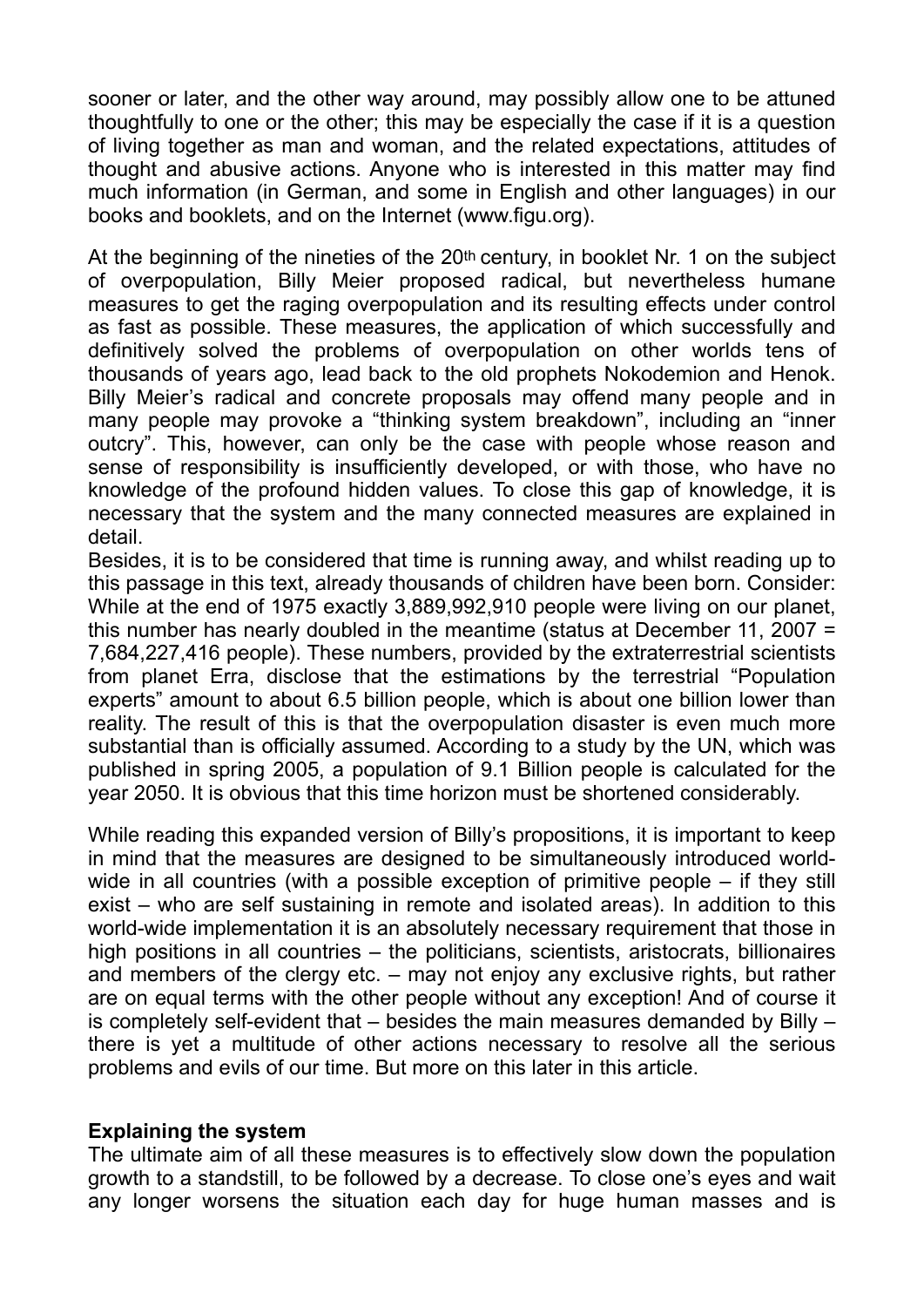extending the time of any measures taking effect. But sooner or later such measures have to be taken, if humanity does not continue to sit back and do nothing, and if all consequences are not accepted in a fatalistic way any longer. The effects caused by overpopulation have already been long in progress and will even become intensified, because – according to the law of cause and effect –a continuous over-exploitation will be followed sooner or later by infirmity and death. (An analogy may serve to prove the fact that if a human being is locked up in an airtight room, which is equipped with food and water in surplus, he will sooner or later die of lack of oxygen.)

After a transitional period and a halt in the growth of the population figures at a high level, caused by the fact that the younger generations are becoming older and older, and because of the increased life expectancy in many countries, the number of births should sink below the level of deaths, which will start the process of a shrinking population number. The generation of offspring will be tied to obligatory conditions that have to be imperatively obeyed. A graded system with seven-year phases of "permission to procreate" and "no births allowed" provides a relatively fast brake-effect, and important factors, like the preservation of the generations, or maintenance of economic sectors and educational systems, will be taken into account. Through a world-wide education campaign, the understanding for the necessity of the measures will grow in all sections of society of all countries, just as it is the case with the necessary power of endurance during the several hundred years of the transition period into a peaceful future.

#### **The measures**

As has been mentioned in the introduction of this text, effective measures against overpopulation do not begin with the symptoms, but at its roots, i.e. in human private life, of sexual intercourse between man and woman. Since sexuality in human life is entirely natural, nobody has the right to restrict its practice, just as this should also not be the case regarding the intake of food, or the urge to be on the move, etc. This non-interference also applies regarding the practice of masturbation, as well as with regard to those people who are attracted to the same gender. But there must be restrictions with regard to the practicing of sexuality however, if the freedom of will of others is restricted, if the health and the freedom of fellow-human beings are threatened directly or indirectly, and if the healthy psychological development of children is affected. With regard to the introduction of the birth-stop measures, this means that people are still free to maintain friendships and associate with acquaintances that include sexual activities, as long as these relationships are voluntarily and mutually started by the partners **and if no illegal pregnancies result**.

When a couple (a man and a woman) have found themselves to be in love with each other, and when both have the desire for their own child, they have to comply with the following procedure:

They submit a request to the public authorities and let their union be registered officially. This step may be taken only if both partners are totally free in their decision and are not influenced by any other person, any external traditions and pressure or repressions.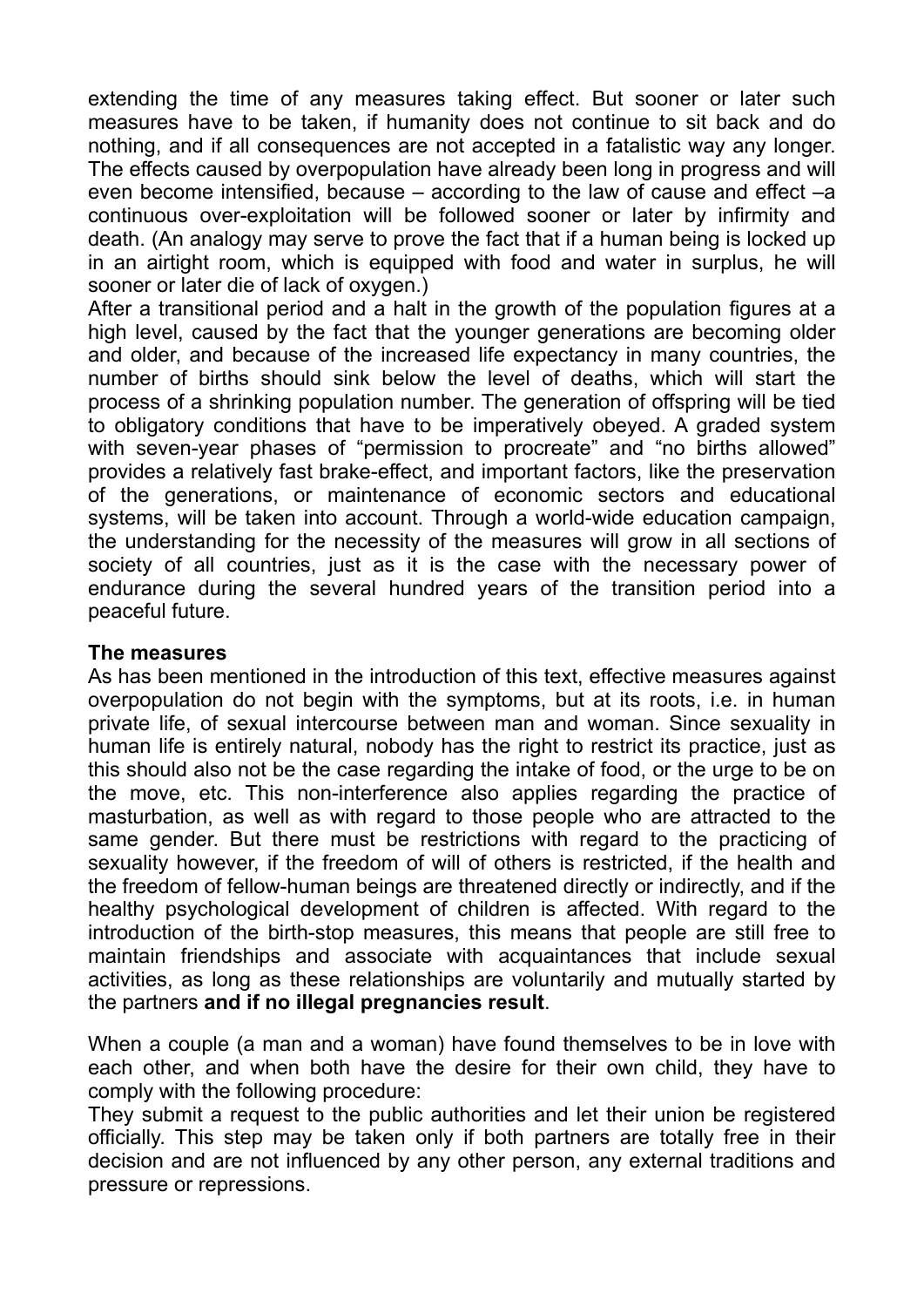The minimum age for the arrangement of a registration application is 25 years for the woman and 30 years for the man. (Decisive is the year, in which one has been born. For a woman, who is born on the 31st December of the year 2000, the 1st January 2025 is the earliest possible date for a registration application. If she is born one day later, on the 1st January 2001, the earliest date is the 1st January 2026.) The difference in age between man and woman arises from the fact that the process and standard of becoming mature, with regard to the psyche, is occurring at different speeds. (It is interesting to note that in Switzerland – on average – people who marry are within this age range.) Besides, the age limits are deliberately fixed at this level so the people have enough time to learn one or more professions, to sort things out clearly about the direction of their future path of life, and to complete the process of growing-up. Furthermore, in that way both partners have several years time to be gainfully employed and to save enough money so that good materialistic conditions are available at the beginning for a family-to-be. Whether this union shall be confirmed additionally in a Church or sect, is left to the couple's discretion, but it has to be made sure also that no constraint and distress is exerted on the couple. In the three years following the marriage, the married couple has the obligation to devote much effort to the development of the partnership/relationship, to prepare themselves for the demanding role as parents and to build a home of their own. These are requirements that will grant to the child the highest possible chance to grow up in material safety and in a loving environment.

When those three years have expired, the partners reach the so-called "procreation age" (female = 28 years, male = 33 years) and have the right to submit a request to the state for the permission to conceive a child. The permission process must guarantee that the following prerequisites for conceiving a child have been fulfilled:

- Both marriage partners have taken advantage of the time and come to the mutual realisation that they are really suited to each other, that they love each other and that they want to spend their future lives together.
- Both have a good reputation, a good name, which e.g. means: to be hardworking, not to accumulate debt, not performing prostitution or criminal activities, and also not indulging as a parasite (= to live off the state or other people).
- The married couple proves their independence by leaving the parental homes at a time before their marriage, which means that the married couple settles down on their own, has founded their own household and are living together under one roof. To be independent and breaking away from one's parental home is a basic requirement for the development of a true, healthy and durable marriage.
- The married couple must learn to make all decisions independently and/or together, and they are challenged to reject or repulse any interference from the relatives, including the parents. This, however, does not mean that there should be no contact with the parents, grandparents, brothers and sisters, etc., and that no advice etc. can be sought.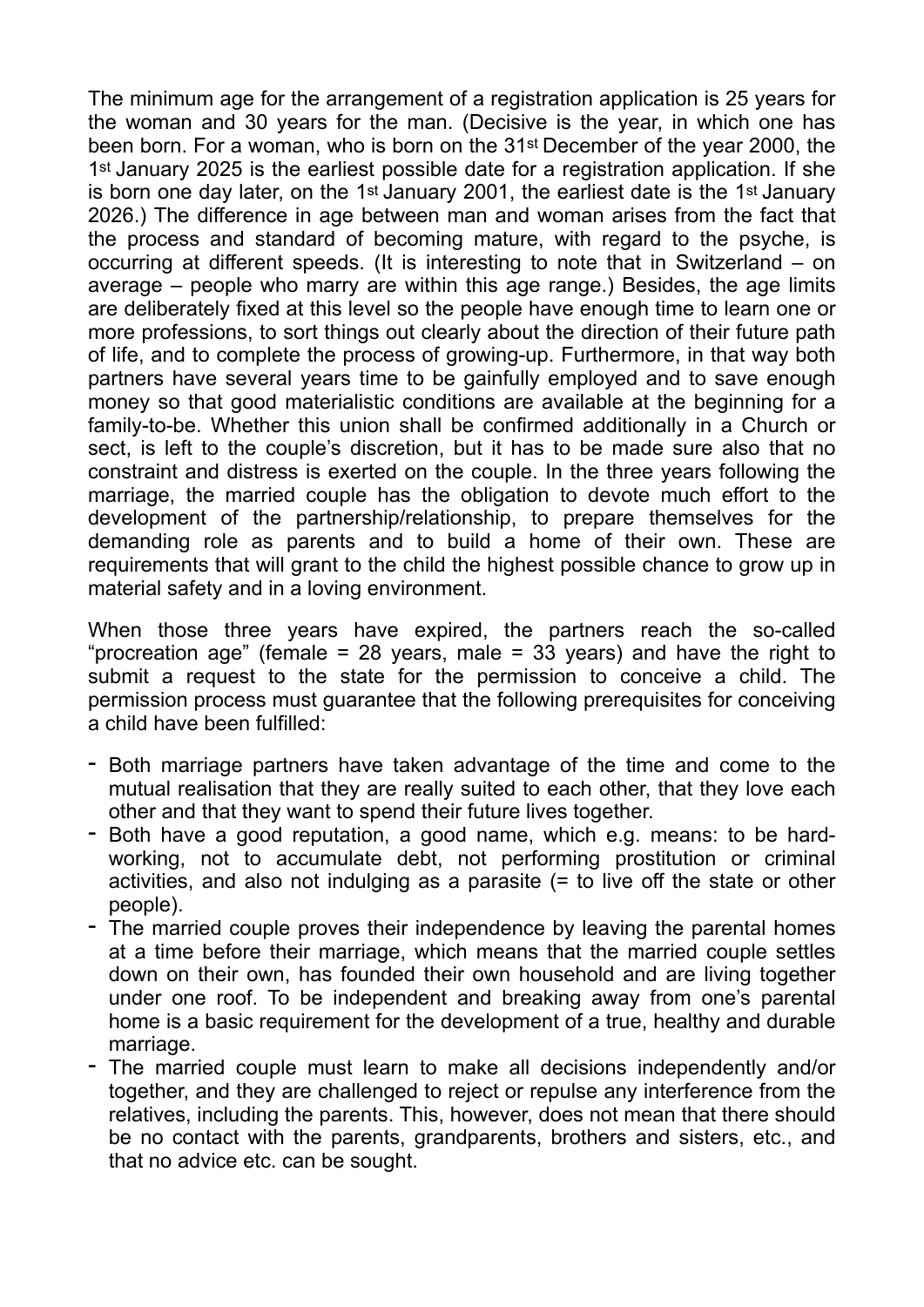It is a generally accepted fact that the experiences during a human being's first years are formative and are shaping the character. Neglect or maltreatment, respectively, very often cannot be corrected (perhaps with very sparse exceptions) and, therefore, leads to very bad consequences for children and children's children. With this in mind, it will be a duty to any self-responsible person to prepare himself for the coming challenging task prior to the conception of a child. Among other things, this means that – before procreation – the prospective parents have to intensively study the basics of child education, which also means to train in self- development (Eigenerziehung). This could mean, e.g., that a tendency for a violent temper has to be worked on, or that countermeasures are taken against a tendency to be full of self-pity and tearful or complaining (Wehleidigkeit), etc. Furthermore, at least some real love should exist between the prospective parents, because this creates a high probability that the family will last, and it will offer safety and security to the future earth human. Another important aspect of the capability to educate a child is the requirement that both partners have experienced at least six years of schooling and that at least one of the two partners can read and write well. Both partners must master the main language of that country in which they are living or will live. This is absolutely necessary for good integration as well as for an understanding of the cultural, socio-political and social conditions of the domicile or home country, respectively.

With the exception of the above-mentioned indigenous/primitive people, it should no longer be allowed that illiterate people conceive children, which – by the way – will considerably improve the situation especially for the women in many countries!

Since each human being has a creational birthright to physical, psychological and consciousness- related health, this means that children have a right to parents, who avoid everything before and after procreation that could harm the growing human being in the womb, and later on as well. Consequently, the fulfilment of this basic birthright means that a person capable of procreation has no unconditional right to have his own children, even if there is no overpopulation problem.

It can be concluded from this that certain specific conditions have to be fulfilled for the procreation of a child, and the six most important prerequisites are presented below:

- 1. Evidence of a highly probable guarantee regarding nutrition, finances, housing and work, etc.; the family shall not live in need, because parents must devote themselves full time to the child, at least in the first years (for biological and psychological reasons it is the mother who is most suited for staying home and caring for the children during their first years).
- 2. Evidence that both parents neither suffer from a psychological illness (e.g. depression and/or mania = so-called bipolar disorder), nor a so-called "mental disease" (e.g. schizophrenia) or even from a degenerative illness (e.g. early stage dementia).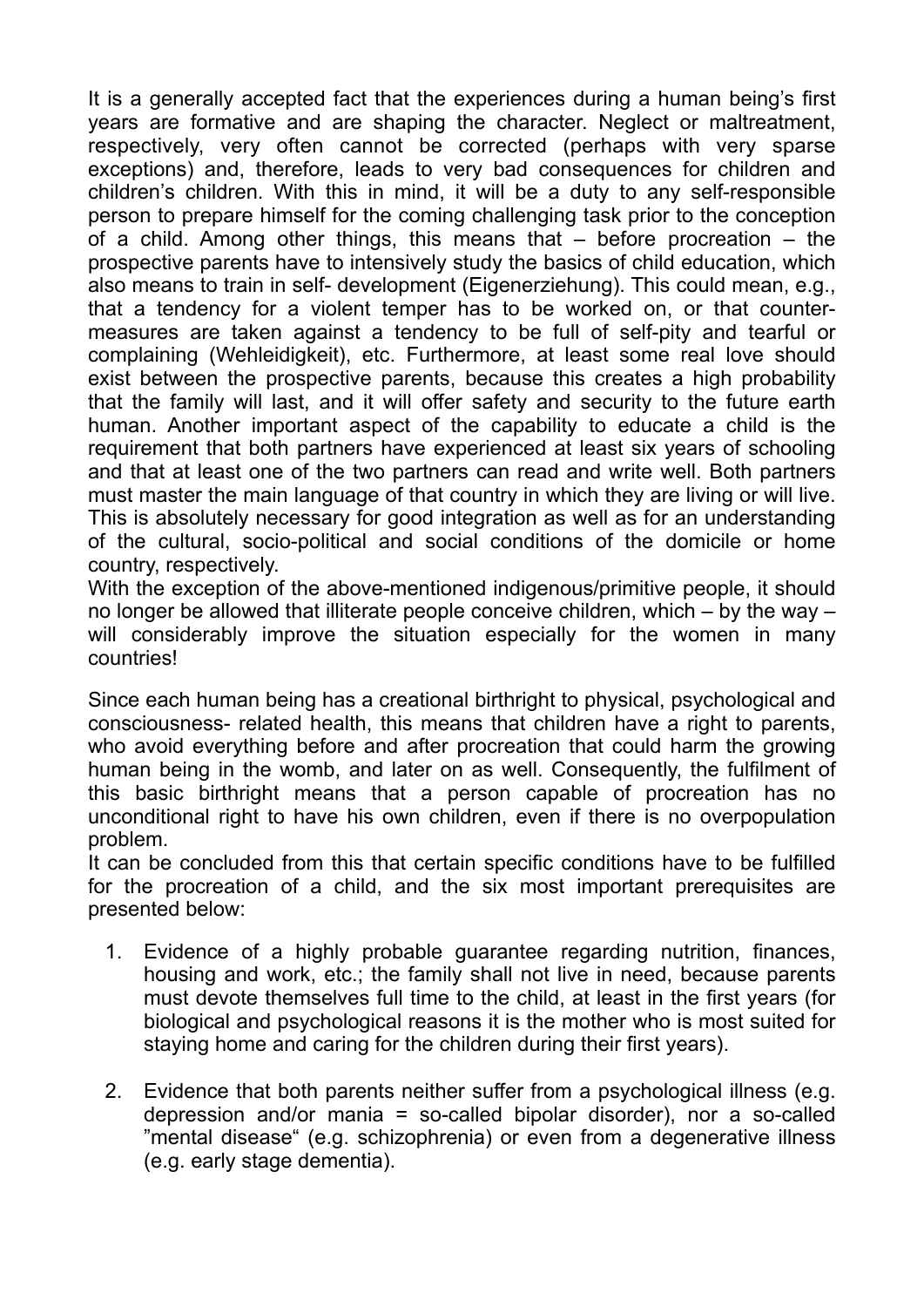- 3. Evidence that both parents are not limited to any extent with regard to intellect and consciousness etc. so that they are not capable of living an independent life and need considerable help from other people (which, unfortunately, is the case with most of those people who have to bear their fate as being "mentally handicapped").
- 4. Evidence that no parent suffers from an hereditary disease which could be transmitted to the child, like e.g. haemophilia, cystic fibrosis, muscular dystrophy, etc. For this purpose medical and genetic-technological research has to be continuously promoted, with the result of ever better and more sophisticated, diagnoses, and on the other hand to develop better and better remedies as well as methods to disable or to remediate defective diseased genes.
- 5. Evidence that a parent did not suffer from an addiction within the last three (better seven) years that could/will harm the foetus; this must be checked through regular blood tests during the first three years after the marriage. Addictive substances include, e.g., alcohol, heroin, marijuana and synthetic drugs, but also nicotine, certain drugs as well as anabolic steroids and narcotics. Moderate and regular intake of alcohol must not necessarily be an addiction in each case, of course, but the parents must be aware that the man and the woman must refrain from drinking alcohol a certain amount of time before conception/procreation, and the woman also during pregnancy, because it is a fact that alcohol damages the genetic substance of the embryo or foetus more or less.
- 6. Evidence that the marriage partners do not belong to extremist or subversive groups, because – due to their mind-set – members of such groups are not able to grant their children a neutral education. They are not able to accept or to recognise the necessity of law and order and to let their children grow up as free-, neutral- and independent-thinking citizens. This also applies to people, who belong to sects etc. and/or who consider the life or value of other people as inferior because of their skin colour, belief, race etc. or who elevate themselves above the masses ("the chosen one/ s"), who grant themselves a special status and/or are propagating violence against fellow-human beings.

All the above-mentioned conditions have to be conscientiously controlled by governmental authorities, i.e. by specially trained administrative representatives of impeccable character, who have good experience as parents. The entire check-up must be done in a **neutral** form and *without* bribery/ corruption, *without*  favouritism/nepotism and *without* racial discrimination etc., and when all terms are fulfilled, the permission to procreate must be granted. This permission allows the married couple to procreate a maximum of three children, and this permission applies to the current marriage.

A maximum number of three children (their own and/or adopted or foster-children) ensures that all children of a family receive enough attention, and attention must be paid of course to that fact that no exaggerated care or spoiling occurs. Furthermore, it is an advantage for the psychological development of children if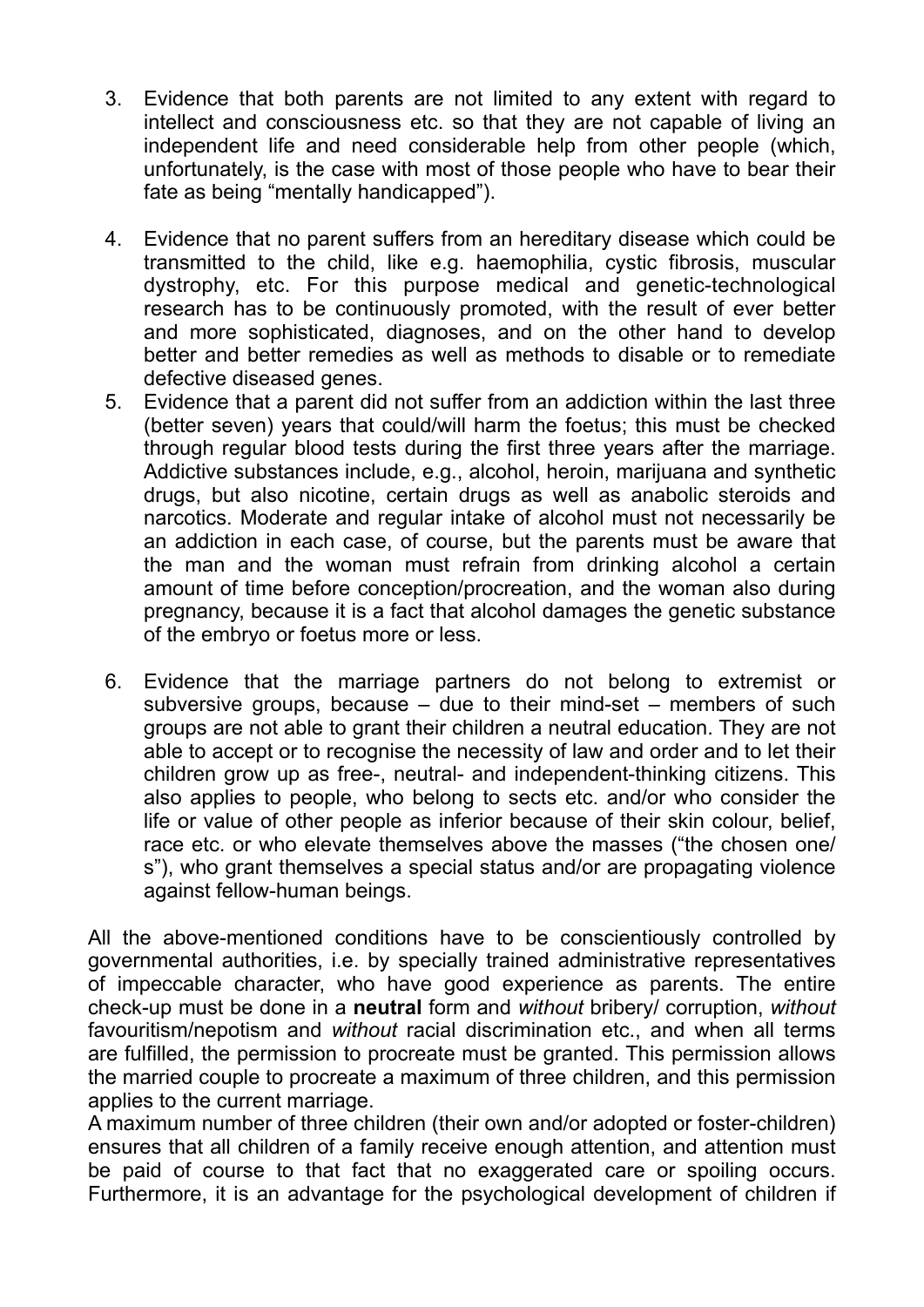they can grow up with children of the same age, no matter if from the same family or the neighbourhood.

Here the reader may object and be of the opinion that only one or two children per marriage will lead to a reduction of the population and that the permission of three children per marriage would stand in conflict with the achievement of the intended goal. To answer this: It will be a relatively rare occurrence that parents make use of the permitted number of three children per marriage, because many people don't want to have more than one or two children, and many simply cannot fulfil the conditions. Furthermore it is desirable that parents, who have very good abilities and capacities in child education, shall be able to give the chance to grow up with love and security to more than just one child.

Since a certain divorce rate has to be expected on earth for the time being – despite the above- mentioned detailed clarifications, or in the case that a spouse dies – it will occur that divorced or widowed spouses want to enter into a new marriage, with an accompanying desire to have children. Therefore, the limit of three children will not be restricted to one marriage, but is valid for and relates to a woman. It is obvious, however, that twins or even triplets are counted individually; that's why a woman with triplets has reached the final number of offspring and is not allowed to conceive more children. And it is also clear that after a new wedding, a new three-year trial period with all associated requirements has to be fulfilled, before a further procreation may occur.

Another problem, which brings much grief to ever more married couples (but is also lowering the birth rate), is the increasing infertility of man and woman. It can indeed be said that nature has begun to protect itself even in the human reproduction sphere against overpopulation and the connected destruction. Of course this doesn't happen through our planet's symbolic scratching of its body, because the clusters of people (cities) and industrial areas are spreading like skin ulcers over our planet; and as well it doesn't happen by the order of any kind of God. Nature's "defence action" is rather a natural result of the law of cause and effect, mainly triggered by the increasing poisoning of the environment and food through chemicals, electric-smog and radioactivity, etc.

Of course it would be absurd to introduce worldwide birth control, and, at the same time, trying to overcome infertility problems through great medical efforts (e.g. artificial insemination or procreation in a test-tube). Despite the great psychological strain on the affected couples, in vitro fertilisation has to be prohibited, and fertility problems have to be confined to natural methods, as for example a healthy diet, avoidance of stress, lowering of the testicle temperature and reduction of the exposure to radiation, etc. If a woman ultimately doesn't get pregnant, the couple has to bear this problem calmly, because life is absolutely worth living also without children. Besides, infertile couples with a valid permit to procreate may apply for adoption of some other people's child. Especially in the beginning and transitional period of such birth-stop measures and because of the connected penalties (see below), there will certainly be many children in need of loving foster-parents. As a side note: It is obvious that the disgraceful surrogate motherhood, which degrades the child to an object, must be prohibited.

Concerning adoption and foster-care it is necessary to mention that children, who are to be adopted, should stay in their own country/cultural area whenever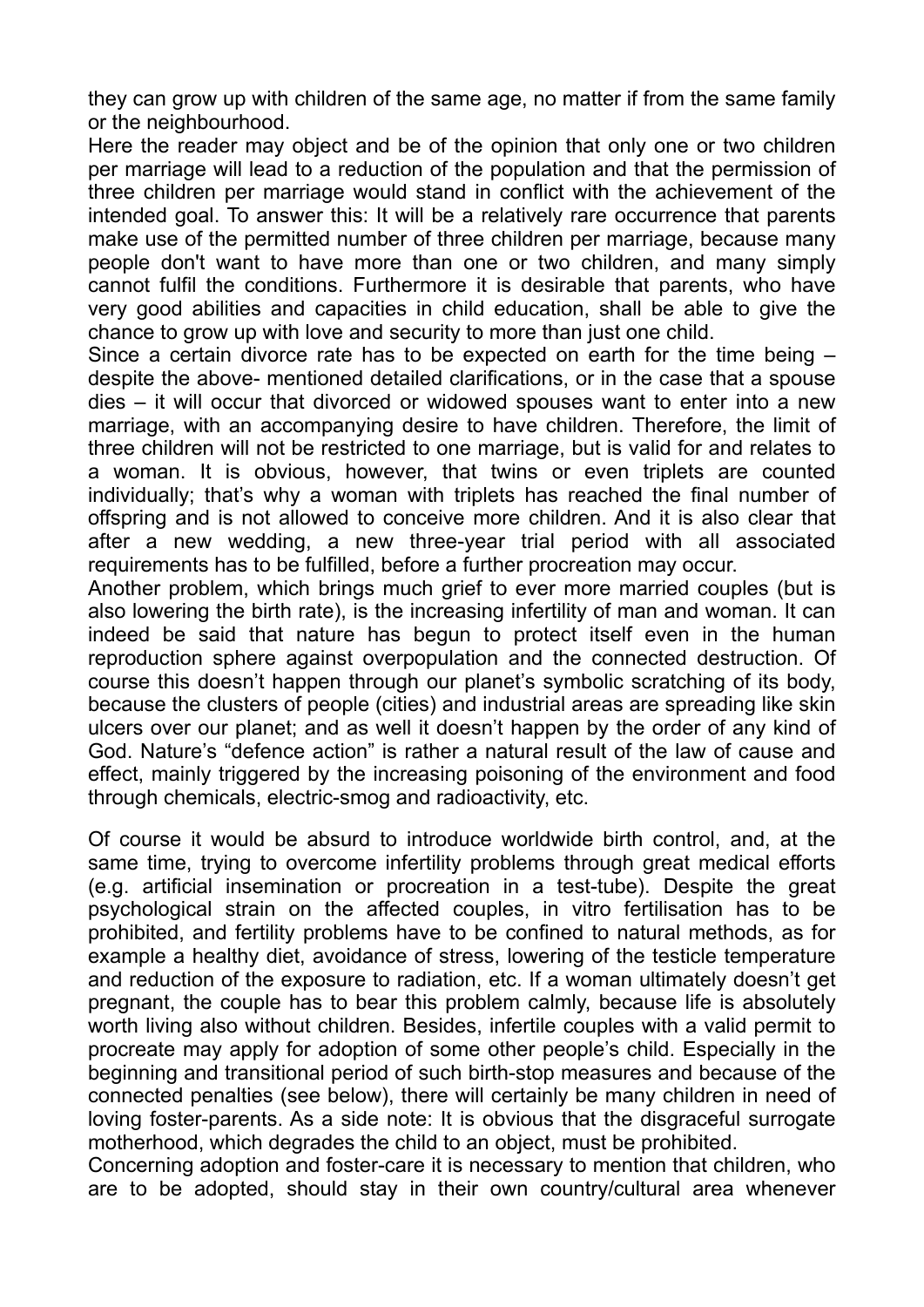possible, where they are looked after by people from the same race and mentality.

Now is the moment to start explaining the birth-stop system I already mentioned above:

The limit of three children per woman will be combined with phases of seven-year periods, during which procreation is allowed or not allowed, respectively. Apart from the fact that the conditions for procreation already represent a big change in the present understanding of freedom, combined with great psychological problems and learning performance, these seven-year cycles can't take place simultaneously, at least not during the introduction phase. Instead there must be a gradation of stages (Staffelung), because otherwise the social and economic problems would become too great. If no more children were born during a sevenyear period, whole economic sectors would shrink and much know-how would get lost (teaching professions, apprenticeships/trainings, products for small children, delivery rooms in hospitals, midwifes, etc.). That's why the introduction or enforcement, respectively, of the birth-stop phases should take place in graded stages (staggered manner).

In FIGU's overpopulation pamphlet Nr. 3, I proposed that the permission to procreate or rather the seven-year cycles be associated with the first letter of the family name, but since this might waste too much administrative energy and lead to too much uncertainty, I suggest the following system: Definitive for the permission to procreate is the woman's date of birth. All women on Earth will be divided into two categories, namely those who are born on an odd day, for example on the 1st ,17th or on the 31st of a month, or on an even day, for example on the 2nd, 18th or 30th of a month. This makes it a requirement that all births on the planet are correctly registered and that each child is assigned to an exact birth date. Starting with the introduction of the worldwide birth-stop measures, seven-year phases/stages of permission to procreate and procreation prohibition will alternate. Example: By the 1<sup>st</sup> January 2015 those married women, who have been born on a day with an even number, will receive permission to conceive one to three children during a seven-year period. On the 31st December 2021 this right will expire, and starting the next day, it will be turn of the wives with an odd birth number for the next seven years. (Of course the duration of the seven-year period is reduced depending on the date of marriage and the date of the permission to procreate). These seven-year periods are repeated until the terrestrial population number has decreased to the target value.

After this, the terms of permission to procreate will stay in force, but the sevenyear cycle is cancelled. Due to the fact that the system is based on the birth number, fairness for all people is guaranteed, even when the effects are varied because of the progressive phases/stages. In any case it is possible for any woman to become pregnant, starting with the age of 35 at the latest, assuming that the marriage and the permission to procreate have occurred early enough.

The desire for a baby will be declared as fulfilled if the infant survives and does not die in a natural way within six months after birth. (On this occasion it should be mentioned that it is beneficial for the wife to observe a three-year regeneration period between the births.) If  $-$  in the most "favourable" case  $-$  a married couple has seven full years at their disposal to procreate children, much stress is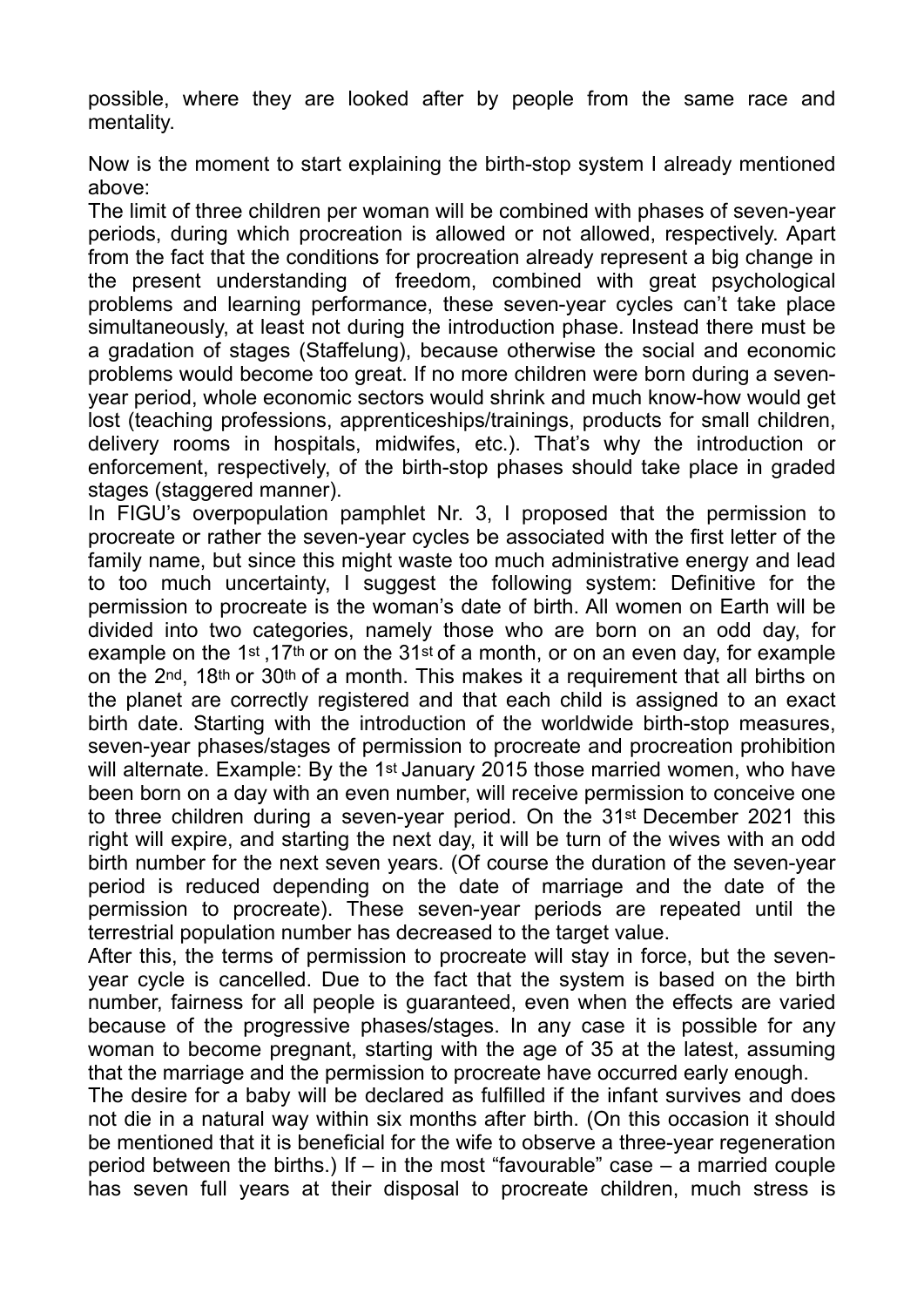omitted, which will have a positive influence on the ability to conceive and generally will improve the quality of life.

It is quite understandable that the introduction of the birth-stop measures will not arouse joy and enthusiasm around the world, because many people will have to remain childless for life. The number of those, who will revolt against it, will be huge, because it cannot be expected for a long time that a sense of responsibility, compassion, logical thinking, foresight, detachment from religious-sectarian constraints, as well as peacefulness will be anchored to a considerable extent within the masses of earth humans. There will be plenty of those who are of the opinion that – because of their social or political position, their large net assets, their aristocratic descent or their religious aspirations, etc. – they have the right to be viewed as an exceptional case, and they will try to lay claim to their alleged right. Right from the beginning rigorous measures must be put in place to refuse such foreseeable claims of injustice. Therefore, the introduction of the birth-stop measures must be accompanied with adequate harsh but just sanctions which have to be announced to all people and which have to be rigorously applied. However, before listing the penalties, there are two insights and one claim to consider:

- After the successful introduction of the procreation regulations, there won't be any unwanted children or so-called "accidents" any more.
- Each child will have the guarantee that he/she was wanted, at least at the beginning of his/her life.
- Each child has the right to know who his/her biological father is.

This knowledge must not be withheld by the mother and, therefore, the genotype of each newborn child has to be compared to those of the parents.

#### **Control or penalty measures**

Anyone, who does not obey the birth-stop measures as soon as they have been introduced world- wide, clearly demonstrates that they don't give a damn for the long-term well-being of children and the children's children. They live according to the stupid saying: "I don't care what happens after I've gone". With their lack of understanding, such people clearly prove that they don't possess the required sense of responsibility, which is necessary for the healthy education of offspring.

If a woman gives birth to a child without having received the necessary permission, then the baby must be taken away from her after birth and given into the care of foster parents or released for adoption. The guilty woman and the father of the child will be sterilised and, depending on the situation, forced to pay up to10 annual wages, for which they have to work hard for many years. On the one hand the fine will be used to financially support the foster parents and to invest money in a savings account for the illegally procreated child, and on the other hand it will serve to accumulate a national fund, which in turn serves to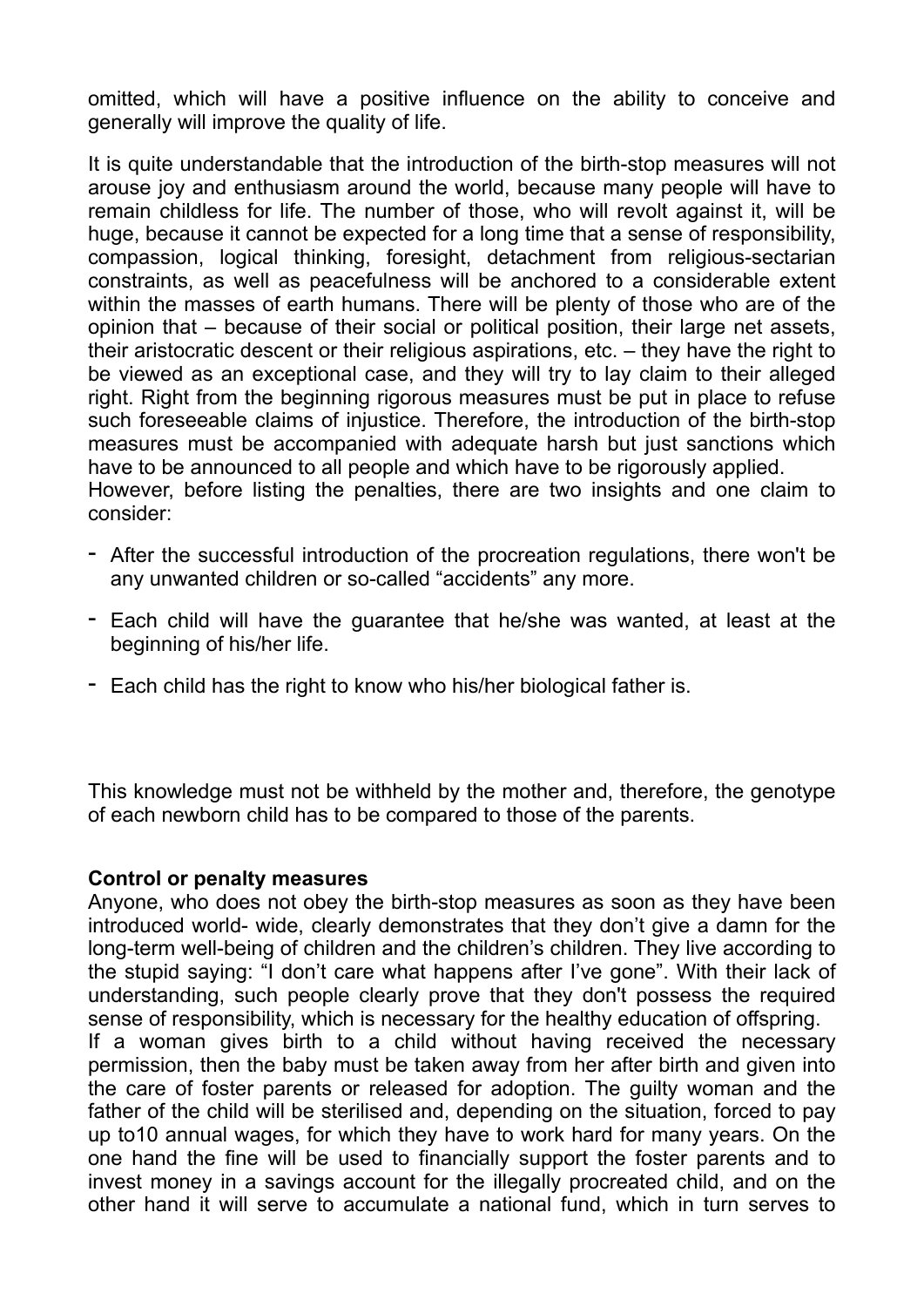reduce cases of hardship that arise from the birth-stop measures. Of course any violation of the birth stop measures must be examined in detail to prevent injustice. Likewise it is also the responsibility of every woman to immediately and at an early stage report to the administration as soon as she is diagnosed with an unauthorised pregnancy, so that there can be an abortion at an early stage. If she can convincingly prove that the contraceptive measures have failed or that she was raped (which must be reported immediately), severe measures do not apply, when the violation occurs for the first time. The reason why special attention is given to the woman regarding the birth-stop measures is based on the fact that it is she who is becoming pregnant, and not the man. But at the same time this also means that the woman alone decides whether or not she wants to become pregnant, or whether or not she wants to have an abortion. (If the pregnant girl has not yet reached adulthood, it is the parents or guardians who have to decide, though the young female must be listened to adequately.)

In the case of rape (it doesn't matter whether by man or woman) and violation (which includes sexual abuse of children as well as the abuse of people as sex slaves) the guilty persons must be sterilised and expelled from society. The same measures apply to sodomites (Zoophily), i.e. those men and women, who are abusing animals to satisfy their sexual urge.

Because an offence against the birth-stop measures is connected to severe penalties, it is the duty of all governments/states to make available sufficient and reliable contraceptives and to teach the people their correct application. As a means to control the compliance with the measures, each girl and each woman, who is capable of becoming pregnant, is obliged to undergo a pregnancy test at least every three months. This also applies to those women, who have permission to procreate but are in the seven-year phase, where they are not allowed to become pregnant.

If a woman – who has no permission to procreate – gets pregnant, either an abortion has to be carried out immediately, or the baby must be given away for adoption or foster parents. When measures against overpopulation are in force, an abortion represents an act of self-defence and is not considered as murder, which quite contrarily would be the case if, e.g., a foetus is aborted because it has an undesired (= female, as a rule!) sex/gender.

#### **What now?**

Most countries on Earth are burdened by heavy debts, and after payment of huge amounts of interest there is hardly any money left to put a stop to a further increase of debt, let alone to discharge it. This trap and threat may be taken as an analogue to overpopulation, because the higher the number of people, the longer it takes until the reduction can reach a healthy, bearable size, assuming that counter-measures are taken at all. Even after a worldwide introduction of birth-stop measures according to FIGU's method, which may be called an "express method", it would still need several centuries until the terrestrial population would have decreased to half a billion, the optimal number for our planet.

Unfortunately, the chance that the "introduction" as mentioned above will occur is extremely low, nearly zero. There is absolutely no indication in sight that the governments or the majority of the people will summon up the insight and the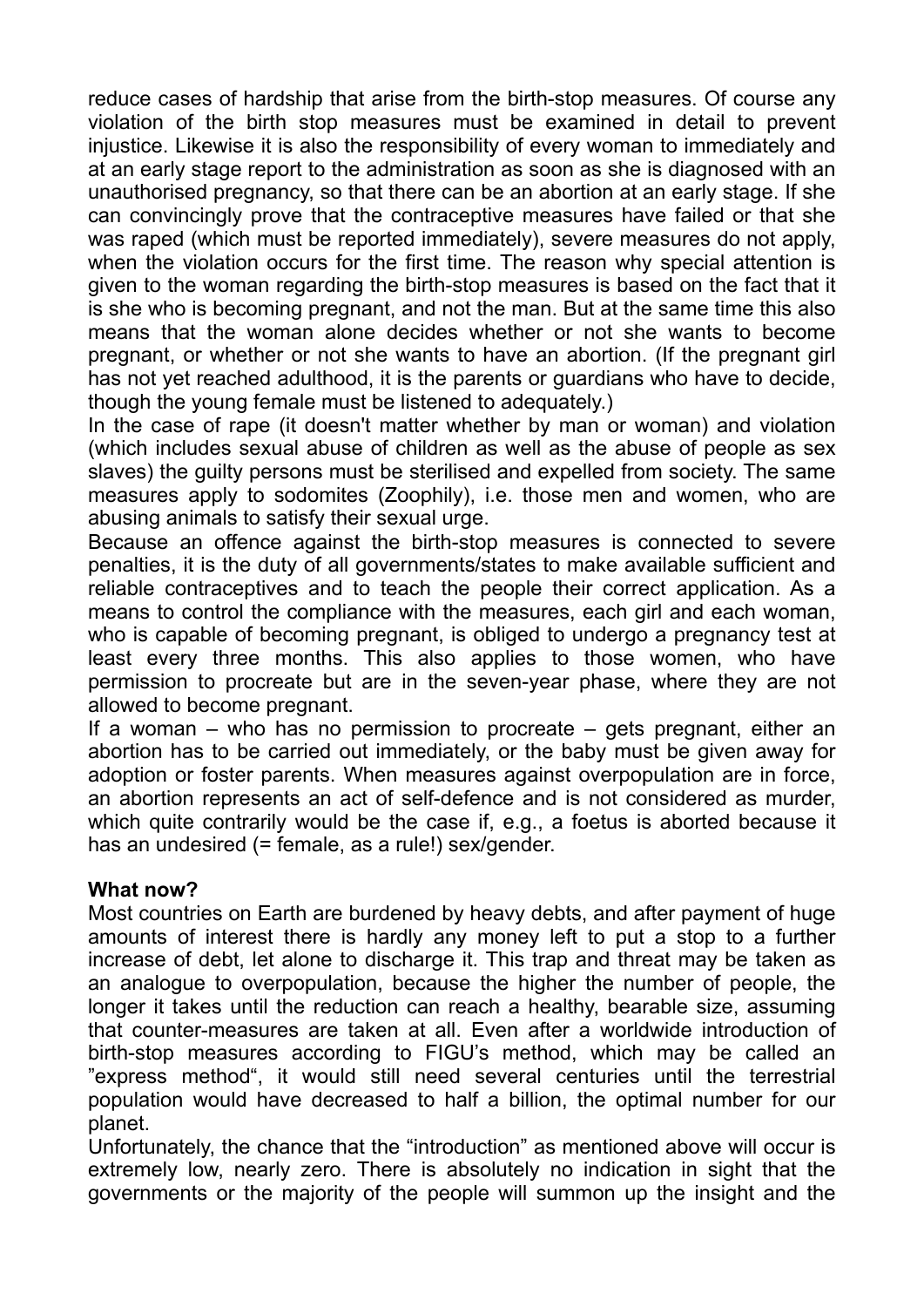courage to get down to the root of the overpopulation problem and to accomplish an effective birth stop, whether it would be by the FIGU method or some other system. This is understandable, because a great number of additional measures are necessary to be taken and accomplished. To list them all and explain in detail would expand this text to thousands of pages. (I will leave this task to the scientists of all fields to formulate the necessary actions.) Nevertheless, a few points and tasks shall be mentioned, to show that a tremendous amount of thought and educational-work must be performed. We are facing a problem that makes the so- called "Marshall Plan" after the Second World War look like a trifle in comparison.

The following list is neither complete, nor sorted according to priority. All points are equally important and have to be successfully implemented.

- 1. The United Nations (UN) has to be replaced by a new organisation in which all countries have the same rights and duties and whose representatives are directly elected by the people.
- 2. The Security Council, in which a few world powers have the right of veto, must be abolished.
- 3. A multinational peace combat troop must be created, consisting of soldiers from all countries.

These combat units  $-$  together with the police forces in each country  $-$  will have a monopoly of weapons and exclusively consist of people who are committed to high ethical values. They will be subordinate to a commando that was elected from the UN's successor organisation and must be provided with clearly defined authority and tasks. (Further information may be found in several articles of FIGU members.)

- 4. In return, all armies from all countries must be dissolved. In each country only police forces will remain to guarantee the observance of the local laws and order.
- 5. All weapons of mass destruction will have to be destroyed immediately.
- 6. In the future, the production of weapons must fulfil the following two conditions: a) They can be used by their owners only (personal encoding and adjustment to their individual personality frequency), and b) they contain an additional function to put someone out of action without killing them.
- 7. The terrestrial penal systems must be unified and severed from religions. The death penalty must be abolished, and zones have to be delineated (e.g. islands, remote areas), to which the delinquents will be deported and where, depending on the degree of severity of their offence, they have to stay for a certain amount of time or even the rest of their lives, without the possibility of a successful escape attempt. The delinquents must be provided with educational material and suitable equipment etc., with which they can support themselves. Great care must be taken to make sure that it is impossible for the delinquents, their guards as well as non-offenders etc. to mix with each other.
- 8. All political parties and religious groups must be dissolved and only capable persons of impeccable character may be elected into the governments. Those men and women shall be selected and elected, who have the well-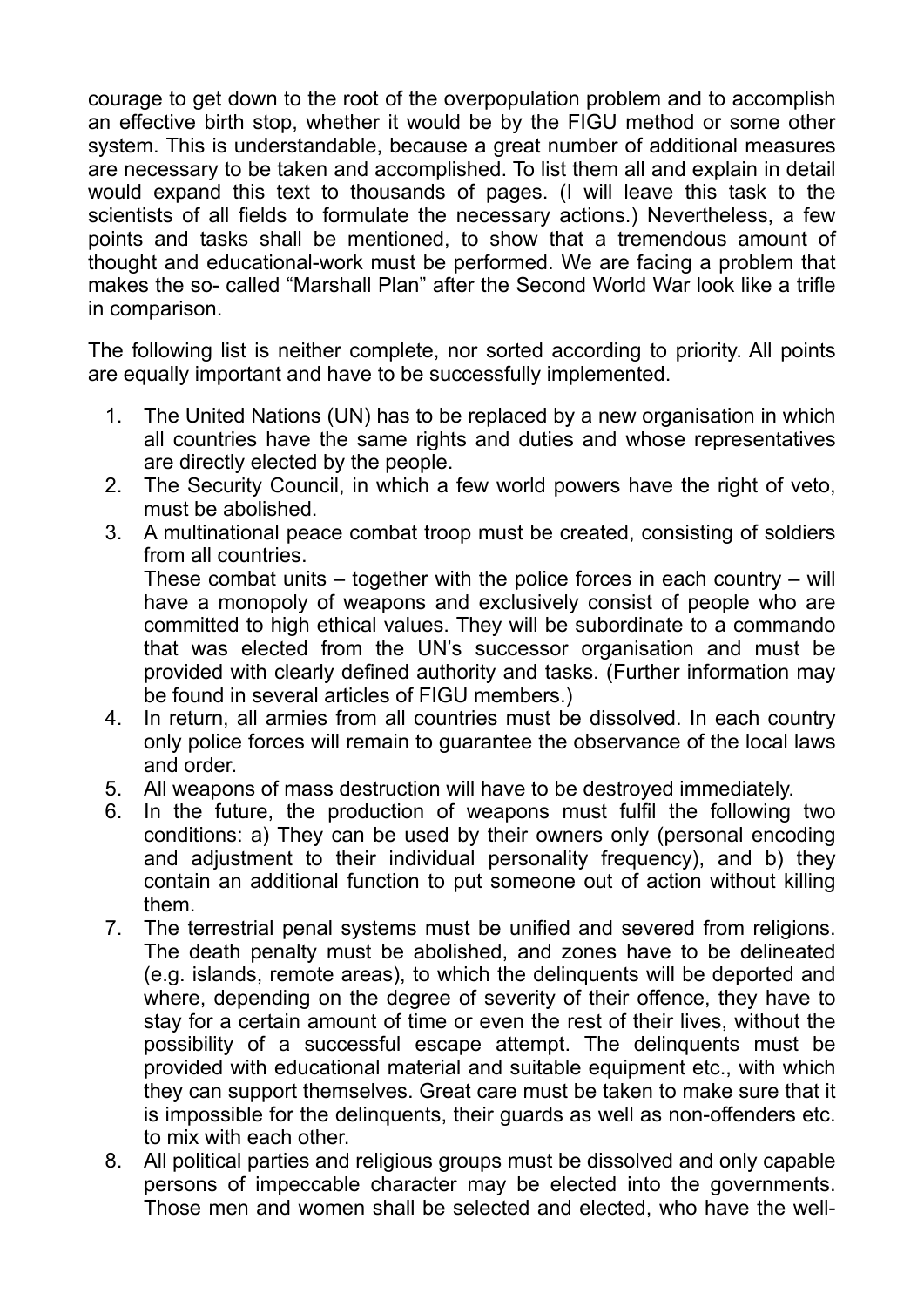being of the country and all citizens in mind, and who don't crave for power and wealth.

- 9. The members of the government will be directly elected by the people, for a period of office of at least 20 years, with the option of a re-election. In this way it is possible to pursue a long- term policy and not to waste energy every four years with electoral campaigns and ballots.
- 10. The state and church/religion are to be strictly separated in every country. Religion-related expenses (building and maintaining of churches, synagogues, temples and mosques as well as the priests' wages etc.) must be paid by the believers themselves.
- 11. Qualified, skilled people must be trained and committees must be formed, to acquire the necessary knowledge in practical psychology, spiritual teaching, education, ethics, healthcare, etc., so they become capable to instruct the prospective parents, the children and the entire population, and to carry out assessment in connection with the permission to procreate.
- 12. The efforts to research alternative energy sources, e.g. to tap and make use of the inexhaustible electron energy, have to be furthered with high priority.
- 13. Genetic research must be furthered, especially with regard to prenatal diagnostics, so it is possible to recognise illnesses and damages in the embryo and foetus, respectively at an ever earlier stage of development. This shall guarantee to a great extent that only healthy children see the light of day.
- 14. Genetic engineering must also be furthered in the areas of health and food, so that it will be possible, for example, to culture/grow meat in order that keeping animals in masses will some day be a thing of the past and that the people will still be supplied with the animal proteins which are necessary for their healthy development.
- 15. Addicts must be given assistance by the state authorities. From this it ensues that the traditions and customs of whole cultures and populations have to be reversed to positive pathways, like e.g. in Russia or South American countries in the case of abuse of alcohol and drugs (opium, coca leaves etc.).
- 16. Regarding actions connected with a security risk, as e.g. operating transportation vehicles, etc., a zero tolerance must be enforced for the consumption of drugs and alcohol. There may be no mitigation of punishment if criminal acts have occurred under the influence of alcohol and/or drugs; quite the contrary: the penalties must be more severe.
- 17. The genital mutilation of girls and women must be abolished immediately. Contravention must be punished with a lifelong expulsion from society.
- 18. Because of an increasing high proportion of elderly people and increasing numbers of couples who have no children, the present systems of provisions for old-age are coming under pressure, even beginning to topple. Therefore it is the task of the government and especially of the social community, to guarantee elderly people a worthy life. Among other things, this should occur through the "duty of voluntary help", when the governmental system is overtaxed due to a lack of wage-earners and employers who are paying/contributing to the pension system.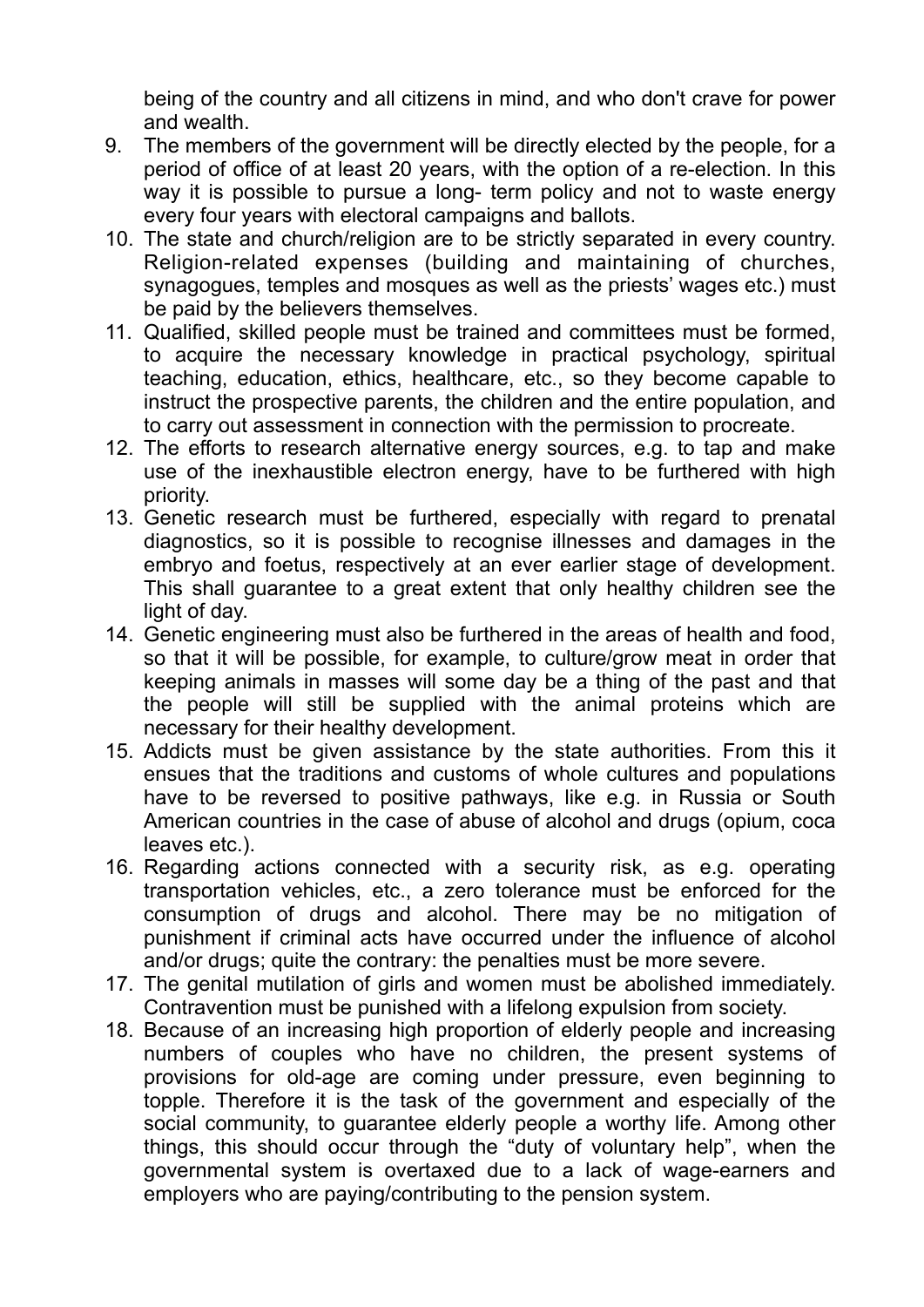- 19. The immigration of young manpower from poor countries into higher developed countries as a means to increase the amount of payers/ contributors to the pension system must be stopped.
- 20. When young people from emerging countries are going to do job training in industrial countries (Universities etc.), then these people have to go back to their homeland after the training, to make their contribution in the development of their native country. This also includes refugees, who in the case of a personal (= individually made to the person concerned) life threat, may very well take refuge in another country, but have to immediately return as soon as the personal threat does not exist anymore.
- 21. Famine relief, i.e. delivering food in regions that are overpopulated, must be stopped.
- 22. International help, or help in general, always has to be orientated according to the motto "helping people to help themselves".
- 23. Absolutely safe contraceptives must be developed and produced, which on the one hand don't show disadvantages to one's health, and on the other hand are easy to use and to control.
- 24. Children have to be informed about the use of contraceptives and about the procreation requirements even before they reach the age of procreation or ability to conceive,

respectively.

- 25. Regions and countries, where the use of contraceptives is not promoted on a large scale and where no effective educational campaign takes place relating to this, may not receive any financial/economic or food aid from other countries.
- 26. The interbreeding of national communities and races on a large scale must be avoided. The degrading "import" of "marriage partners" from foreign cultures has to be stopped, just as the misuse of marriage to attain citizenship of a foreign country.
- 27. Each country is obligated to ensure order in its territory and, when this isn't done, to bear the corresponding consequences.
- 28. The exploitation of resources (metals, mineral ores, oil, etc.) must occur as environmentally friendly as possible, and it must be ensured that a fair price is paid for it which corresponds with the buying power of the buyer (country). The proceeds must be of direct benefit to the respective population, for example towards the improvement of the educational system.
- 29. Corrupt regimes have to be isolated and deprived of their power.
- 30. All inhabitants of the countries have to work and earn their living (with exception of mothers of minors as well as sick or handicapped people). If this is not possible because of unemployment (lack of a paid job), the people concerned have to render a service to the community (for example caring for the elderly, doing cleaning work for the community in the city and surrounding area, assist those people who, because of handicap and illness etc., are not able to earn their living). Anyone who refuses to contribute his efforts, won't receive any money from the government, but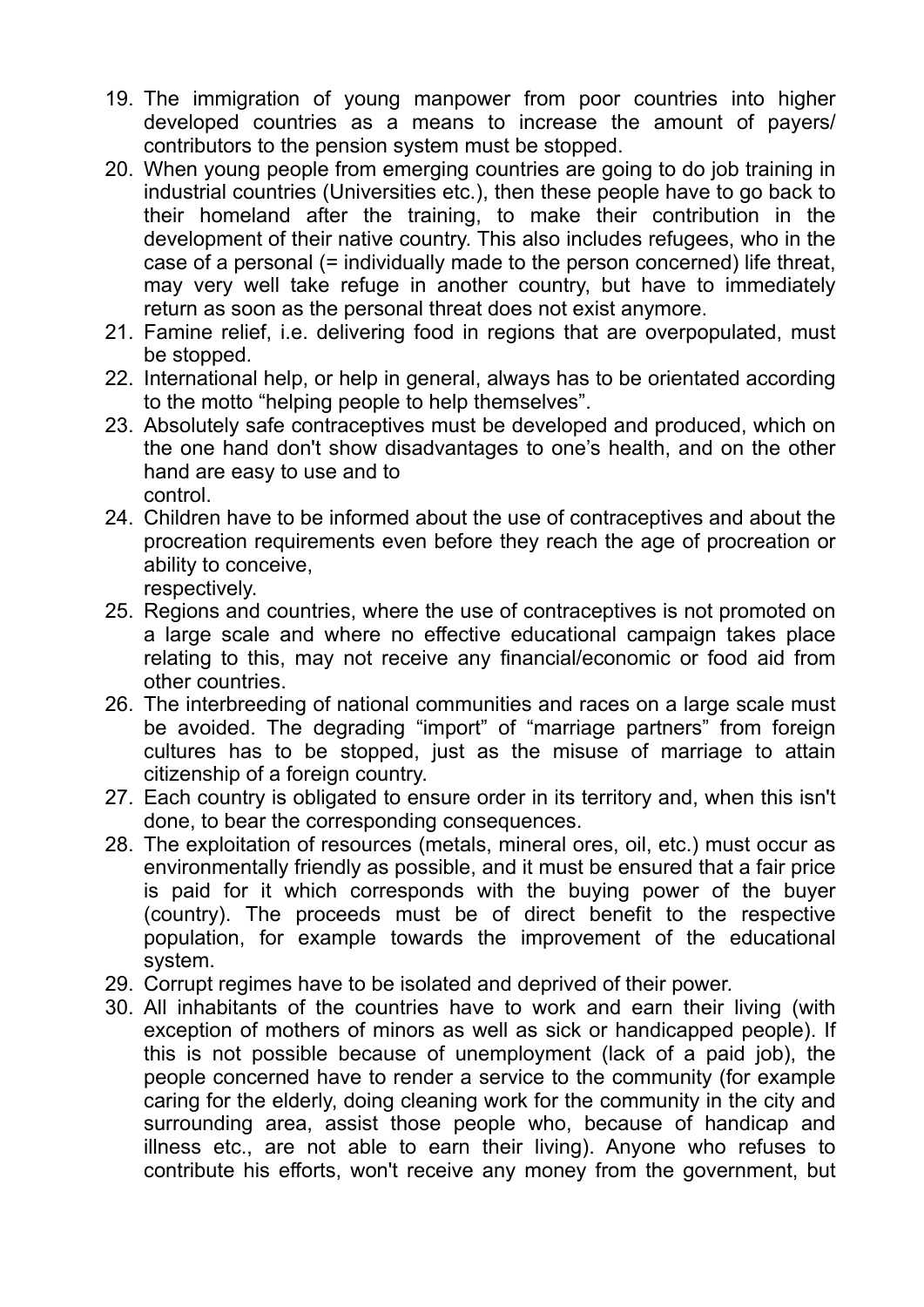will merely be paid in kind, so that food and modest accommodation is guaranteed (so-called survival assistance).

- 31. The wage/salary system must become fair; there must be an upper limit to one's salary. Each person must be able to earn his living with his own hands and head, if there is a full commitment/effort.
- 32. The people have to be informed about the fact that frequent changing of sexual partners entails big health risks, which is clearly shown with the example of the spreading of AIDS. To a great extent it is the children who are suffering, either because they are sick themselves or were born sick, or because they become orphans. (The wish to decimate humankind through the spreading of terminal illnesses may serve the purpose, but is, from the humane point of view, absolutely reprehensible. The reduction of the human population must solely occur on a basis of insight and common sense.)
- 33. The teaching of humankind on the values of the spiritual teaching and the knowledge associated with it is of fundamental importance, because as long as people are the slaves of false doctrines from religions, it will be impossible that in the individual countries the correct and lasting measures will be embraced. Also peace between people and nations will not be possible, as long as the religions make people dependent and subordinate to them or to a God or Gods.
- 34. Since the writings of the spirit teaching are deliberately written in German, and since no other language on Earth allows all nuances to be explained in such details, the German language shall become the common world language. Next to it all the other languages shall still be used, cared for and preserved, of course.

This is just a short list of measures, all of which are necessary to carry out the fight against overpopulation successfully and humanely. A very condensed list, behind which is concealed a great many thoughts and steps to be taken, will inevitably lead to the question: "How and where shall we start?" Well, since time immemorial and for all eternity it is, and continues to be, the duty of every reasonable and responsible person to begin with every kind of change and improvement with themselves. Each person, who has recognised the emergency and danger of the overpopulation problem, is called upon to observe the proposed measures with one's best ability (with the exception of the 7-yearcycle). This appeal is especially directed to all persons in responsible and influential positions, so that they become aware of their responsibility and are working towards a steady increase in understanding and acceptance for the birthstop measures.

Consider this: With every billion people less, the quality of life will increase, and through insight into the necessity of the worldwide and long-term measures, the chance increases that the global community will develop a "sense of unity" (sense of "us"). In a world without overpopulation, the people will be happy again to meet fellow-human beings, because they aren't living crammed next to each other and above each other anymore like in beehives, which leads to indifference towards the problems and worries of other human beings. It's in the hands of the people of Earth to decide which way they want to choose: the one forced upon them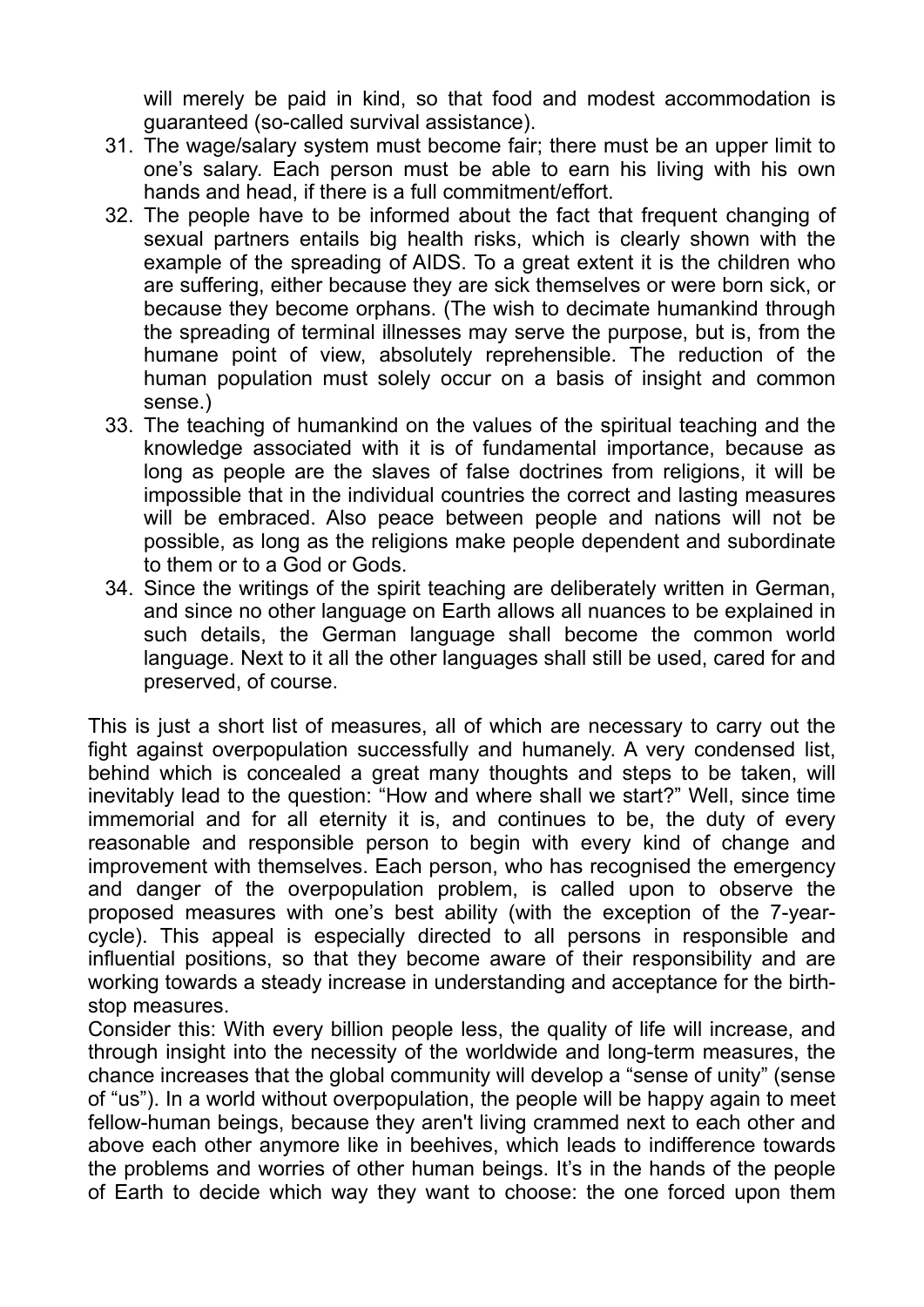(through hunger, misery, catastrophes, etc.), or the one deliberately chosen (through the use of common sense, insight and self-responsibility).

It is imperative now to not let oneself be intimidated by the outcry of all those narrow-thinking and unreasonable people, who don't recognise the gravity of the situation or don't want to recognise it and are wallowing in egoism or false humanism, all of which will inevitably lead to distress and misery. Such people don't recognise that the measures we are proposing are really humane,

- because they have a uniform validity for all people;
- because they make it possible to reach a goal in the shortest time possible, which is in the interest of all the people living on Earth now and for the future generations;
- because a gigantic educational campaign is associated with it, which will enable all people on Earth to become mature and responsible adults and citizens;
- because it won't be accepted in a fatalistic way that billions of people will vegetate in circumstances beneath human dignity (slums, extreme poverty, poisoning, etc.);
- because the right to live is not contentious for anybody who has been born.

The narrow-thinking and unreasonable people do not recognise that – if we do not act now – we will be threatened by inhumane measures in the future, because – due to the constantly increasing effects of overpopulation – the climate is continuing to act more and more in a crazy way, and the supply of every day goods to the people becomes more and more difficult. The social structures will continue to break down, as an ever growing number of people have to struggle for bare survival in many places.

Based on a prophecy it cannot be excluded, unfortunately, that governments will start to impose radical and inhumane measures and enforce them with violence. Such measures could even include the imposition of the death penalty for the illegal procreation of offspring, a terrible prospect. Therefore we really should do everything so that such a terrible degeneracy never will come true.

Each person is called upon to think on his/her own about that which has been presented to you above, and to keep one's eyes open so as to become aware of the slowly developing changes associated with population growth. Pictures of mega cities or smoke-filled industrial zones etc. are to be recognised as what they really show: Ulcers and disease patterns of our civilisation, where people are losing sight of taking care of their inner growth in the rush of everyday life. We have to realize that hard and difficult years of privation are approaching, because we have to do some rethinking in many matters, and many restrictions have to be endured. But if we always keep in mind that we are doing this for the well-being of the planet, the fauna and the flora, and derived from this also for the well- being of our children and children's children, then everything becomes bearable and endurable. And that is where the circle becomes complete, because let's remember: Some day we will walk over Mother Earth as our children's children and be confronted with the fruits of our efforts of today – hopefully in a positive